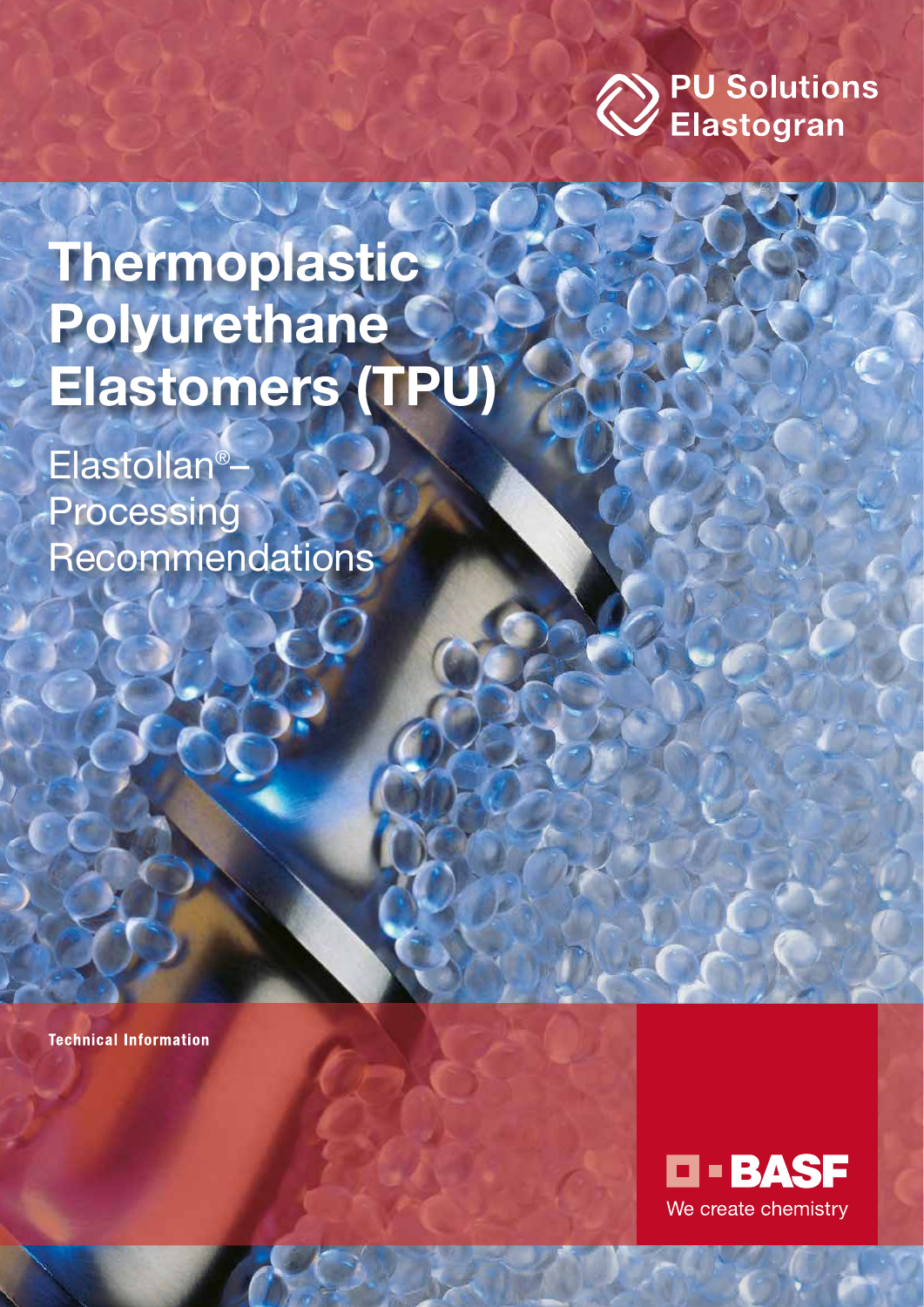### **Contents**

### **General Recommendations**

| <b>Storage</b>                     | 4 |
|------------------------------------|---|
| <b>Drying</b>                      | 5 |
| <b>Colouring</b>                   | 6 |
| <b>Additives</b>                   | 6 |
| <b>Use of Regrind</b>              | 6 |
| <b>Post-treatment</b>              | 7 |
| <b>Health &amp; Safety at Work</b> | 8 |
| <b>Disposal</b>                    | 8 |

## **Processing Injection Moulding**

| <b>Machine Design</b>              | g  |
|------------------------------------|----|
| <b>Processing Parameters</b>       | 10 |
| <b>Mould Design</b>                | 12 |
| <b>Shrinkage</b>                   | 14 |
| <b>Inserts</b>                     | 14 |
| <b>Special Processing Methods</b>  | 15 |
| <b>Trouble Shooting Guidelines</b> | 15 |

## **Processing Extrusion**

| <b>Machine Design</b>              | 16 |
|------------------------------------|----|
| <b>Processing Parameters</b>       | 17 |
| <b>Die Design</b>                  | 18 |
| <b>Cooling and Calibration</b>     | 19 |
| <b>Extrusion Techniques</b>        | 20 |
| <b>Special Processing Methods</b>  | 22 |
| <b>Trouble Shooting Guidelines</b> |    |

### **Finishing Procedures**

| Welding                  | 23  |
|--------------------------|-----|
| <b>Bonding</b>           | 23  |
| <b>Surface Finishing</b> | 23. |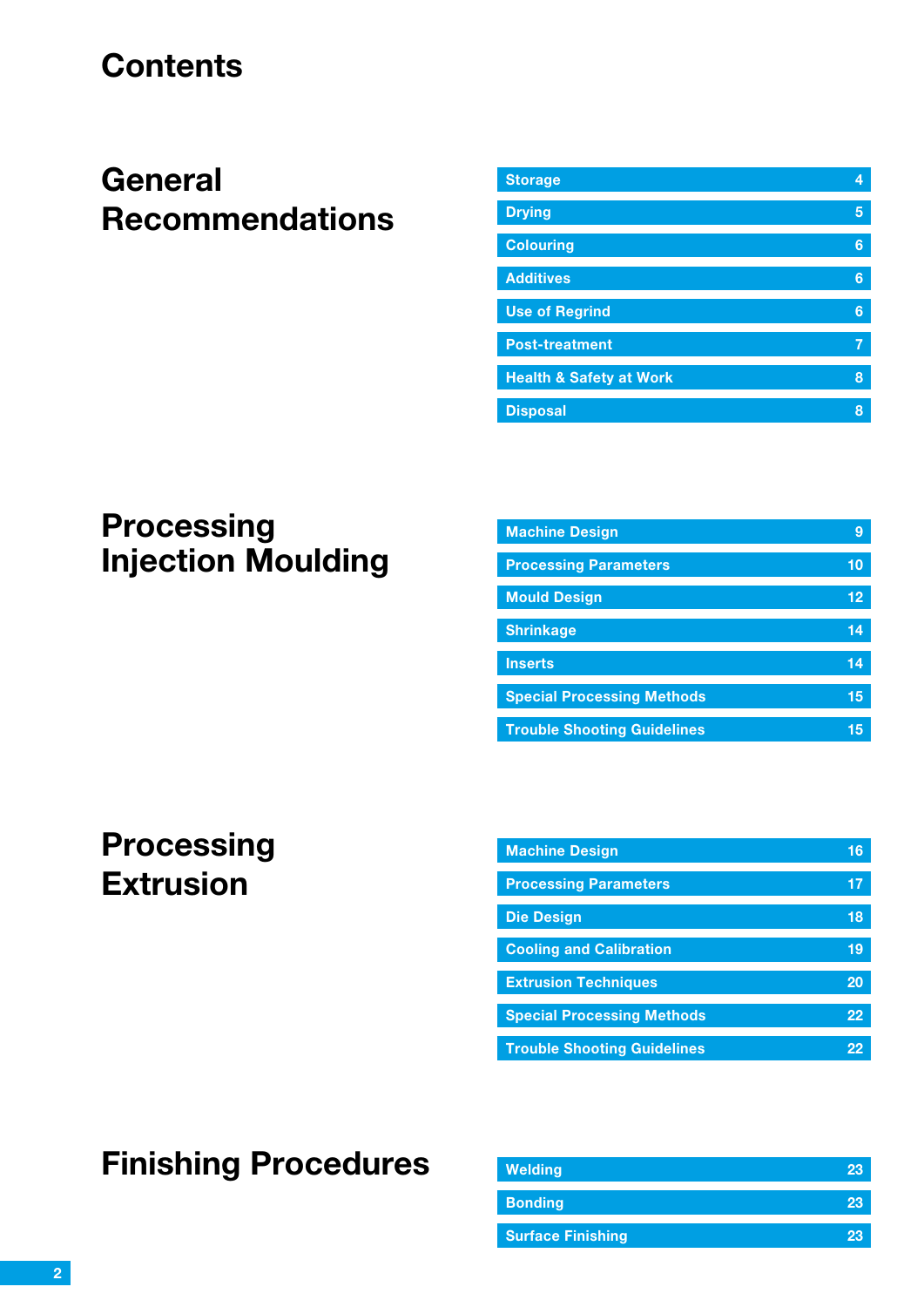### **Contents**

## **Machining**

| <b>Machining Parameters</b> | 24 |
|-----------------------------|----|
| <b>Drilling</b>             | 24 |
| <b>Turning</b>              | 25 |
| <b>Milling</b>              | 25 |
| <b>Cutting</b>              | 25 |
| <b>Grinding</b>             | 25 |
| <b>Punching</b>             | 25 |

## **Quality Management**

## **Index of Key Terms**

**26**

**27**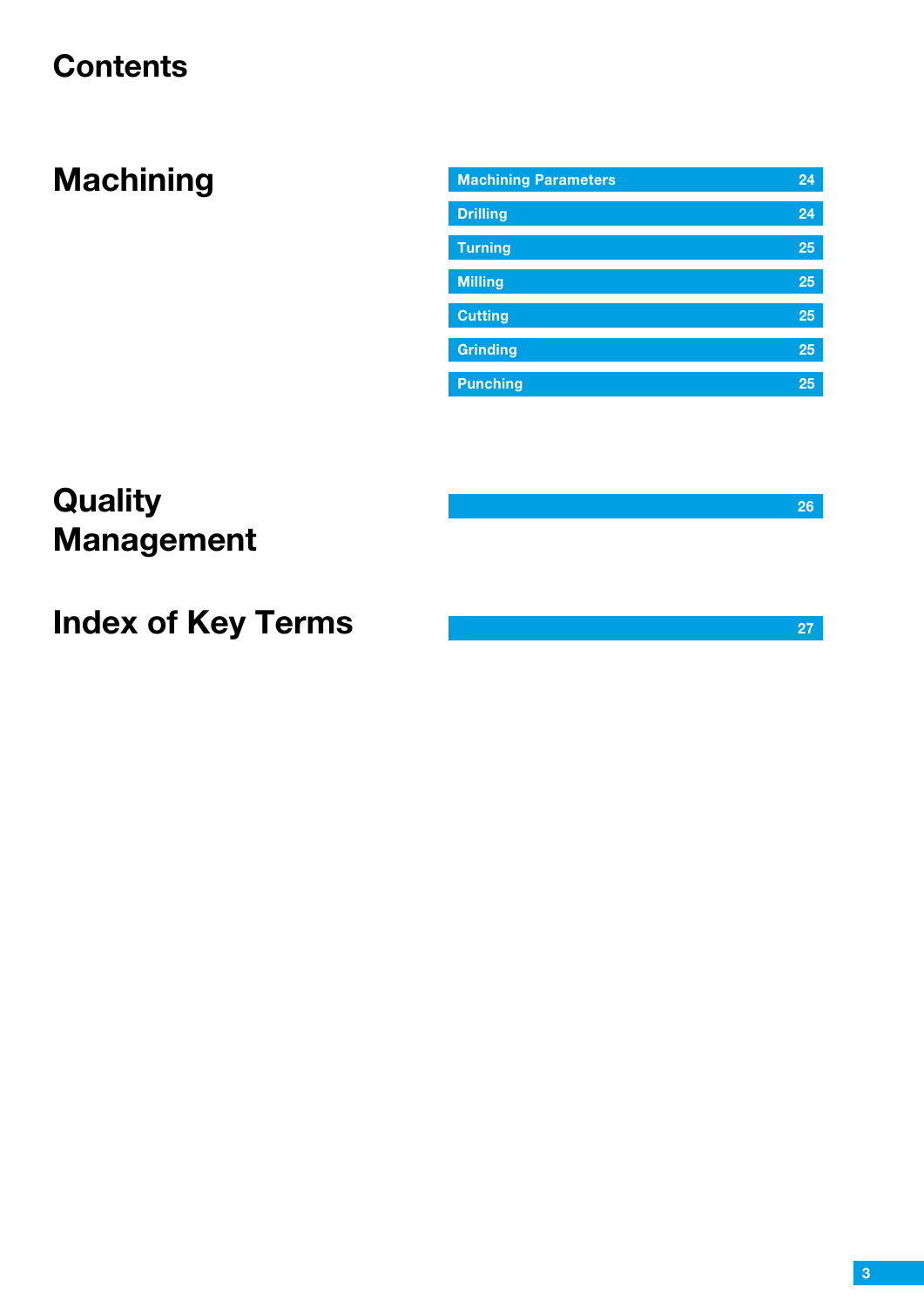### **Storage**

Elastollan is the protected trade mark of our thermoplastic polyurethane elastomers (TPU). These materials are used for injection moulding, extrusion and blow moulding.

The following recommendations should be observed in the processing of Elastollan materials.

Elastollan grades are supplied uncoloured, in diced, cylindrical or lentilshaped form. The materials are hygroscopic i.e. dry Elastollan, when exposed to the atmosphere will rapidly absorb moisture. Polyetherbased Elastollan grades absorb more rapidly moisture than polyesterbased grades.

Figures 1 and 2 show the rate of moisture absorption.

Storage in dry conditions, if possible at room temperature, is therefore recommended.

In order to prevent condensation, material stored in cool conditions should be brought to room temperature before opening the container.

Containers should be tightly closed after use. The granulate should be exposed to the surrounding air only for as long as absolutely essential. It is therefore important to cover the feed hopper of the processing machine. Drying is recommended if the container has been opened several times.



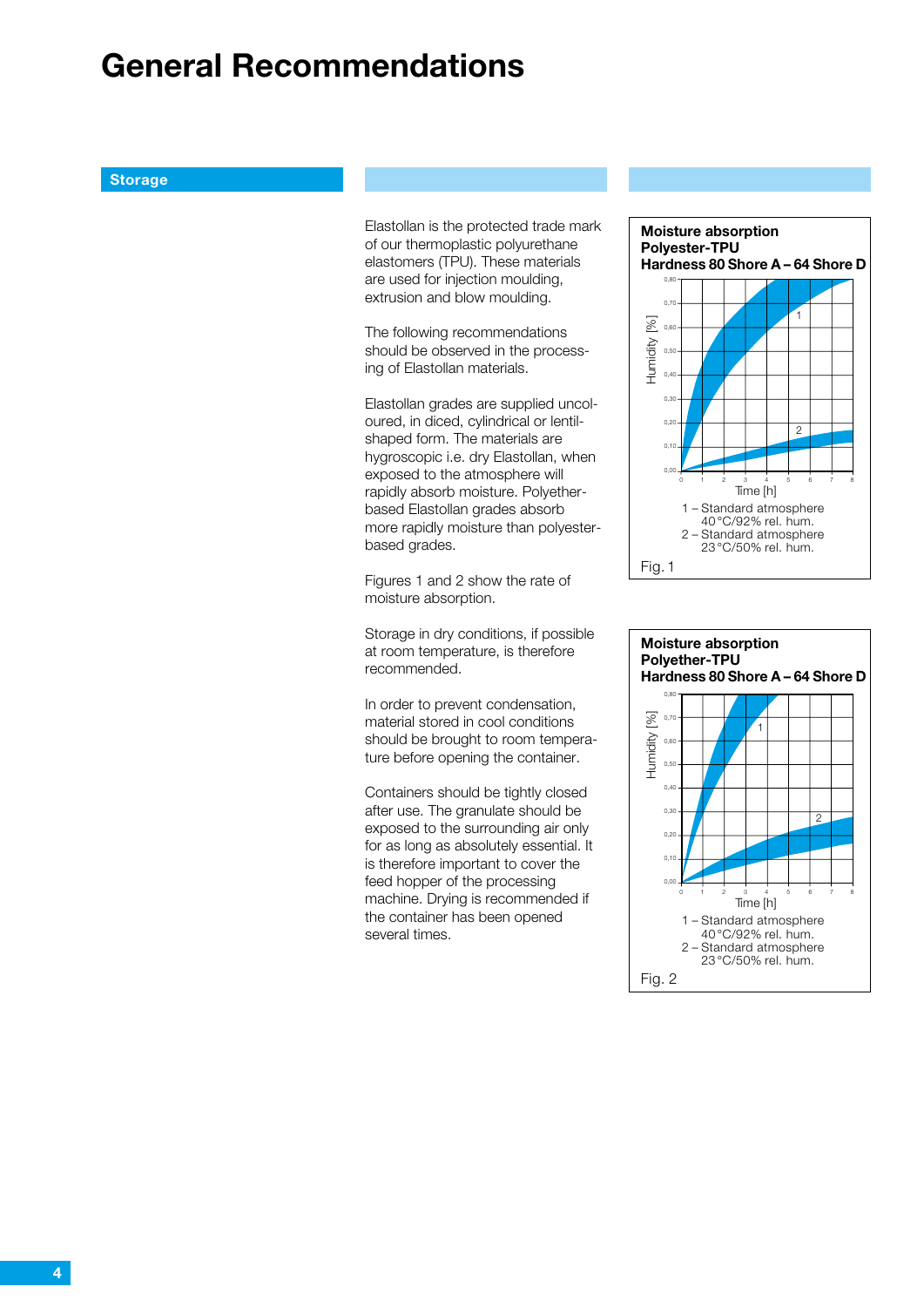### **Drying**

Excessive moisture content in the granulate can lead to processing problems and to a reduction in the quality of the finished part.

Foaming of the plasticized material or the formation of gas bubbles in the melt are indications that the moisture content is excessively high. Variations in output during extrusion processing are in many cases attributable to insufficient predrying.

In order to ensure optimal performance properties in the finished Elastollan parts, it is necessary that the material is dried before processing. **Water content of the granulate should not exceed 0.02%.**

Conventional circulating-air ovens, vacuum drying cabinets and dehumidified air dryers are suitable for this purpose. For recommended drying parameters see table 1.

When using circulating-air ovens, the layer of granulate should not exceed 4 cm in height. With dehumidified air dryers, the total available capacity may be utilized. After drying, the granulate should be immediately stored in dry containers which can be securely sealed.

#### **When colour masterbatches and additives are used, care must be taken to see that they are also dried.** Therefore it is better to

pre-mix with the granulate before the drying process to make sure that the whole product is dried.

| <b>Drying recommendations</b>                           |              |                 |                  |  |  |  |  |  |
|---------------------------------------------------------|--------------|-----------------|------------------|--|--|--|--|--|
| Elastollan hardness   Drying time<br>Drying temperature |              |                 |                  |  |  |  |  |  |
|                                                         |              | Circulating air | Dehumidified air |  |  |  |  |  |
| Shore A 78 to 90                                        | 2 to 3 hours | 100 to 110°C    | 80 to 90°C       |  |  |  |  |  |
| harder than Shore A 90                                  | 2 to 3 hours | 100 to 120°C    | 90 to 120°C      |  |  |  |  |  |
| Table 1                                                 |              |                 |                  |  |  |  |  |  |

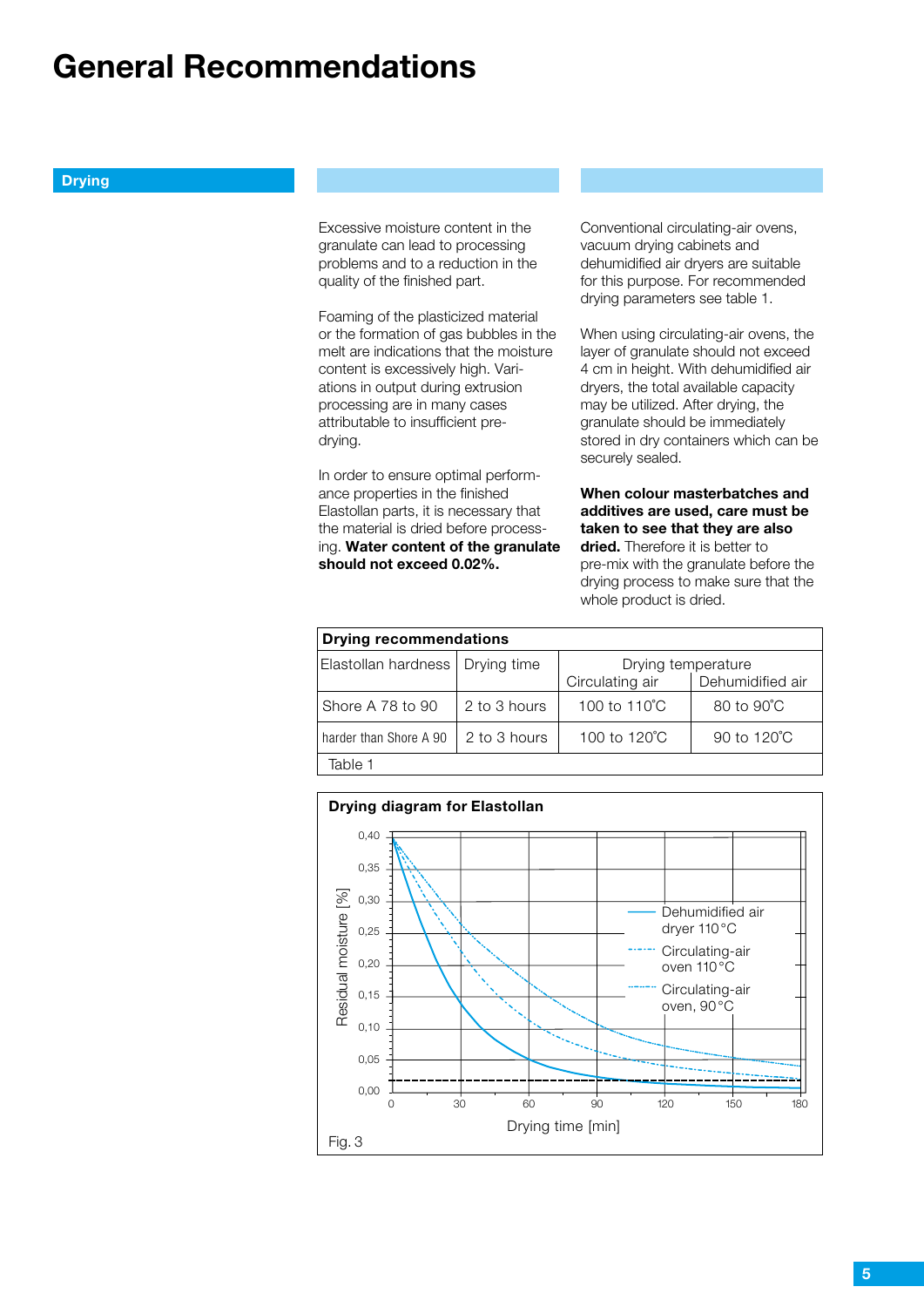### **Colouring**

All grades in our Elastollan range can be coloured. Masterbatches based on TPU are most suitable for this purpose. The normal level of addition of colour masterbatch is 2%, however, Elastollan grades containing pre-included additives, e.g. flame retardant types, may require a high loading to achieve the full depth of colour.

There is a risk that non-Elastollanbased colour masterbatches will prove incompatible with Elastollan grades. Poor pigment dispersion and a lack of colouring strength, as well as poor surface finish and possible loss of quality may result.

#### **Additives**

Various additives can be used to enhance the properties of Elastollan materials. Following additives supplied as Elastollan masterbatches are available:

• Anti blocking agents

Release agents

UV stabilizers

### **Use of Regrind**

Depending on finished parts quality requirements, up to 30% of regrind can be recycled with virgin material. The material type and Shore hardness of the regrind should be identical to that of virgin Elastollan and has be free of contaminations.

Ideally, regrind should be diced, dried and re-used without intermediate storage.

Material which has been contaminated or degraded is not suitable for reprocessing.

Continuous recycling of regrind can lead to a reduction in the quality of finished parts. Certain quality requirements laid down in specifications may exclude the use of regrind material.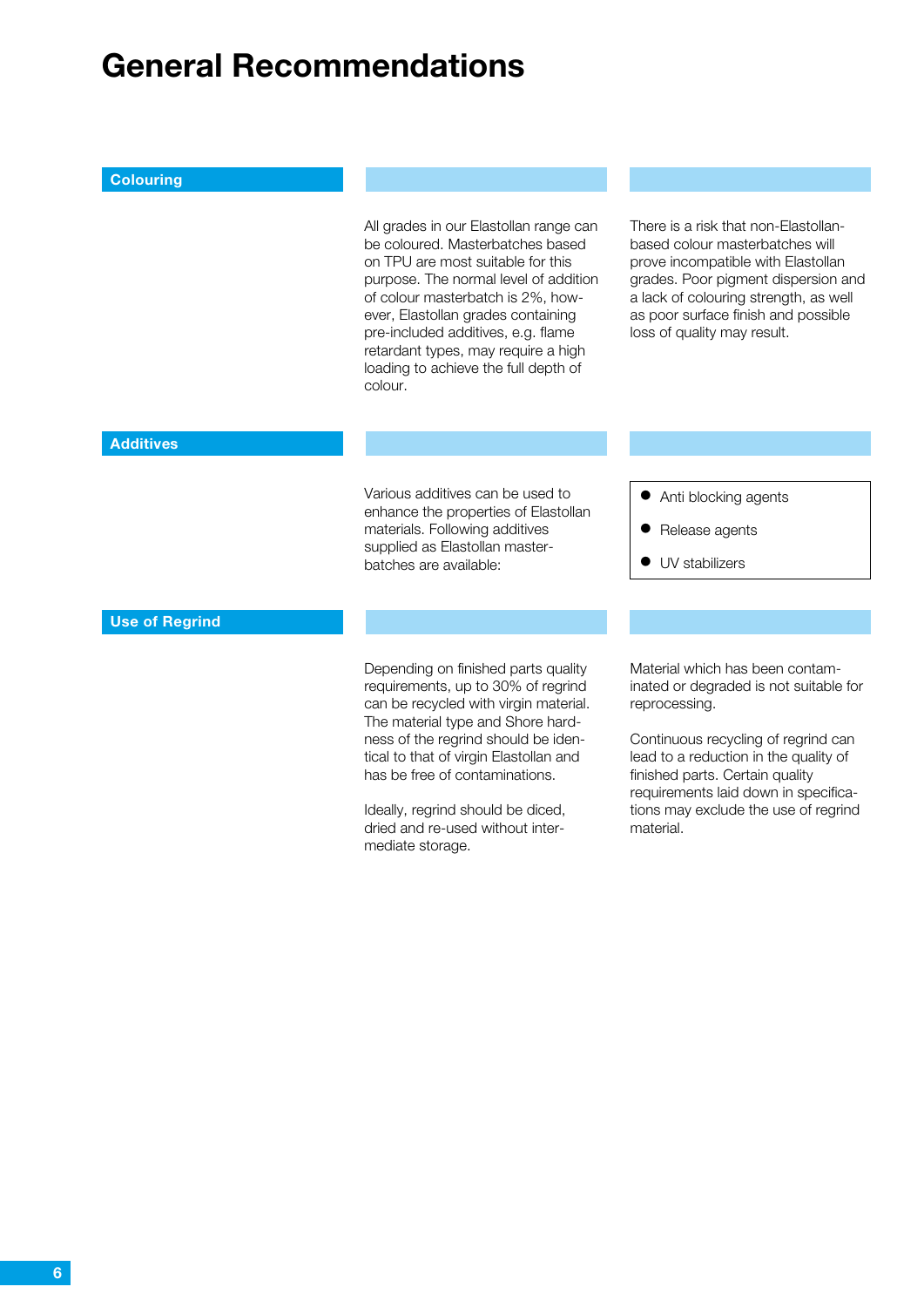### **Post-treatment**

Moulded Elastollan parts require several weeks storage at room temperature to attain full mechanical properties. To achieve optimal functional properties in a shorter period, **annealing** of the finished parts is necessary. This heat treatment can be undertaken in a circulating-air oven.

Table 2 shows typical values for cured vs uncured Elastollan grades. During annealing articles with low dimensional stability should be stored in such a way that deformation is avoided.

Extruded parts are annealed only in special cases.

#### **Annealing:**

Recommended duration and temperature: 20 hours at 100 "C

| <b>Effect of curing on Elastollan properties</b> |                 |            |                                 |                                  |                                  |                                   |  |  |
|--------------------------------------------------|-----------------|------------|---------------------------------|----------------------------------|----------------------------------|-----------------------------------|--|--|
| Properties                                       | Unit            | <b>DIN</b> | Cured<br>20h<br>$100^{\circ}$ C | Uncured<br>20h<br>$23^{\circ}$ C | Uncured<br>7 d<br>$23^{\circ}$ C | Uncured<br>35 d<br>$23^{\circ}$ C |  |  |
| Elastollan C 90 A 55                             |                 |            |                                 |                                  |                                  |                                   |  |  |
| <b>Hardness</b>                                  | Shore A         | 53505      | 91                              | 91                               | 92                               | 92                                |  |  |
| Tensile strength                                 | <b>MPa</b>      | 53504      | 48                              | 42                               | 44                               | 46                                |  |  |
| Elongation                                       | $\%$            | 53504      | 580                             | 570                              | 550                              | 500                               |  |  |
| Tear strength                                    | N/mm            | 53515      | 98                              | 80                               | 83                               | 85                                |  |  |
| Abrasion                                         | mm <sup>3</sup> | 53516      | 22                              | 54                               | 30                               | 29                                |  |  |
| Compression<br>set at 70°                        | %               | 53517      | 33                              | 60                               | 53                               | 50                                |  |  |
|                                                  |                 |            |                                 | Elastollan C 1190 A 55           |                                  |                                   |  |  |
| <b>Hardness</b>                                  | Shore A         | 53505      | 90                              | 89                               | 91                               | 91                                |  |  |
| Tensile strength                                 | <b>MPa</b>      | 53504      | 48                              | 43                               | 45                               | 46                                |  |  |
| Elongation                                       | $\%$            | 53504      | 550                             | 560                              | 530                              | 500                               |  |  |
| Tear strength                                    | N/mm            | 53515      | 85                              | 74                               | 73                               | 79                                |  |  |
| Abrasion                                         | mm <sup>3</sup> | 53516      | 19                              | 48                               | 34                               | 27                                |  |  |
| Compression<br>set at 70°                        | $\%$            | 53517      | 36                              | 70                               | 65                               | 65                                |  |  |
| Table 2                                          |                 |            |                                 |                                  |                                  |                                   |  |  |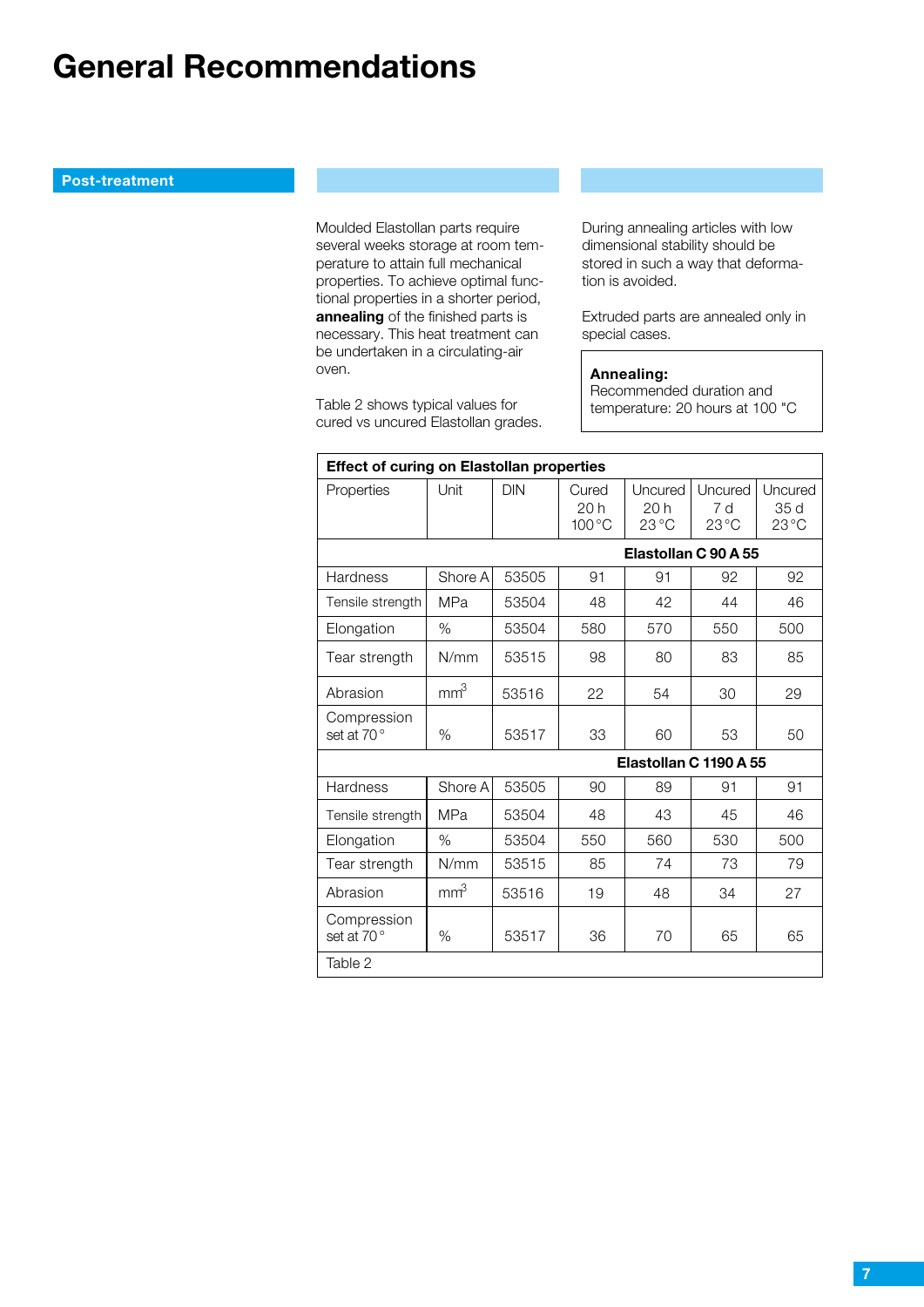### **Health & Safety at Work**

Depending on the grade used, Elastollan can be processed and machined over a wide range of temperature.

As with all natural or synthetic organic substances, decomposition is possible above certain temperatures. The rate of decomposition will depend on the temperature applied and the grade of material used.

Basically, onset of decomposition can be expected from temperatures of around 230°C upwards. Where elastomer melts emerge to the air, there is a possibility that the vapours released under such conditions will affect the workplace.

For this reason, an effective extraction system, especially in the melt outlet zone, is recommended.

#### **Disposal**

Elastollan materials are fully reacted and present no hazard to the environment. Waste can therefore be disposed at public waste disposal sites or refuse incineration plants. The official regulations on waste disposal should be observed.

For further information see our safety data sheets.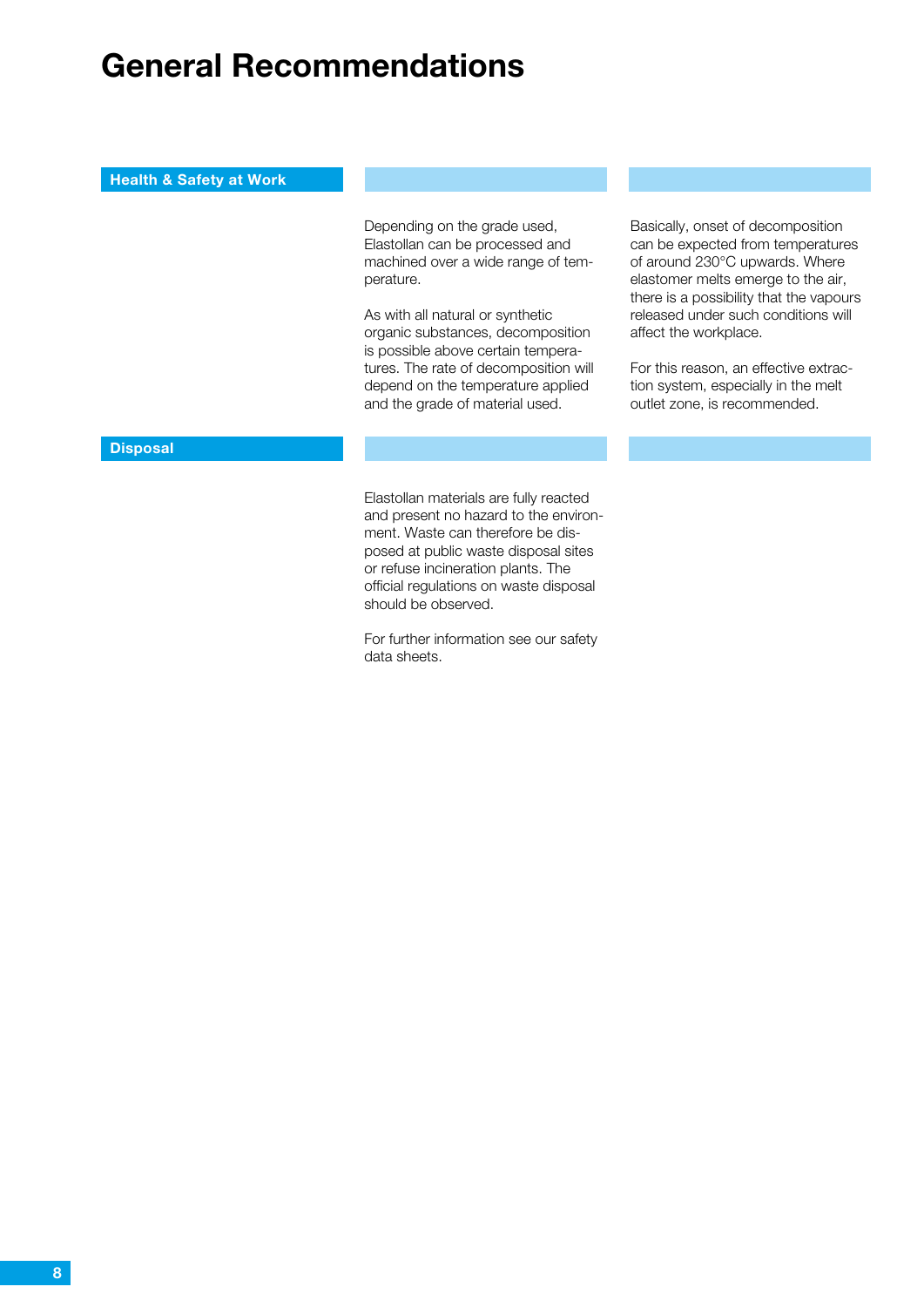### **Machine Design**

Screw injection moulding machines with single-flighted, 3-zone screws are suitable for the processing of Elastollan. Because of the high shear stress, short compression-zone screws are not suitable.

The following screw design has proven successful (see Fig. 4):

The compression ratio should be around 1:2 and should not exceed 1:3. The recommended flight depths are shown in Fig. 5.

A check ring (shut-off ring) should be incorporated. Both free flow and automatic shut off nozzles are suitable, although care should be taken to ensure smooth flow through the nozzle channels. Dead spots where the melt could accumulate and become charred should be avoided.



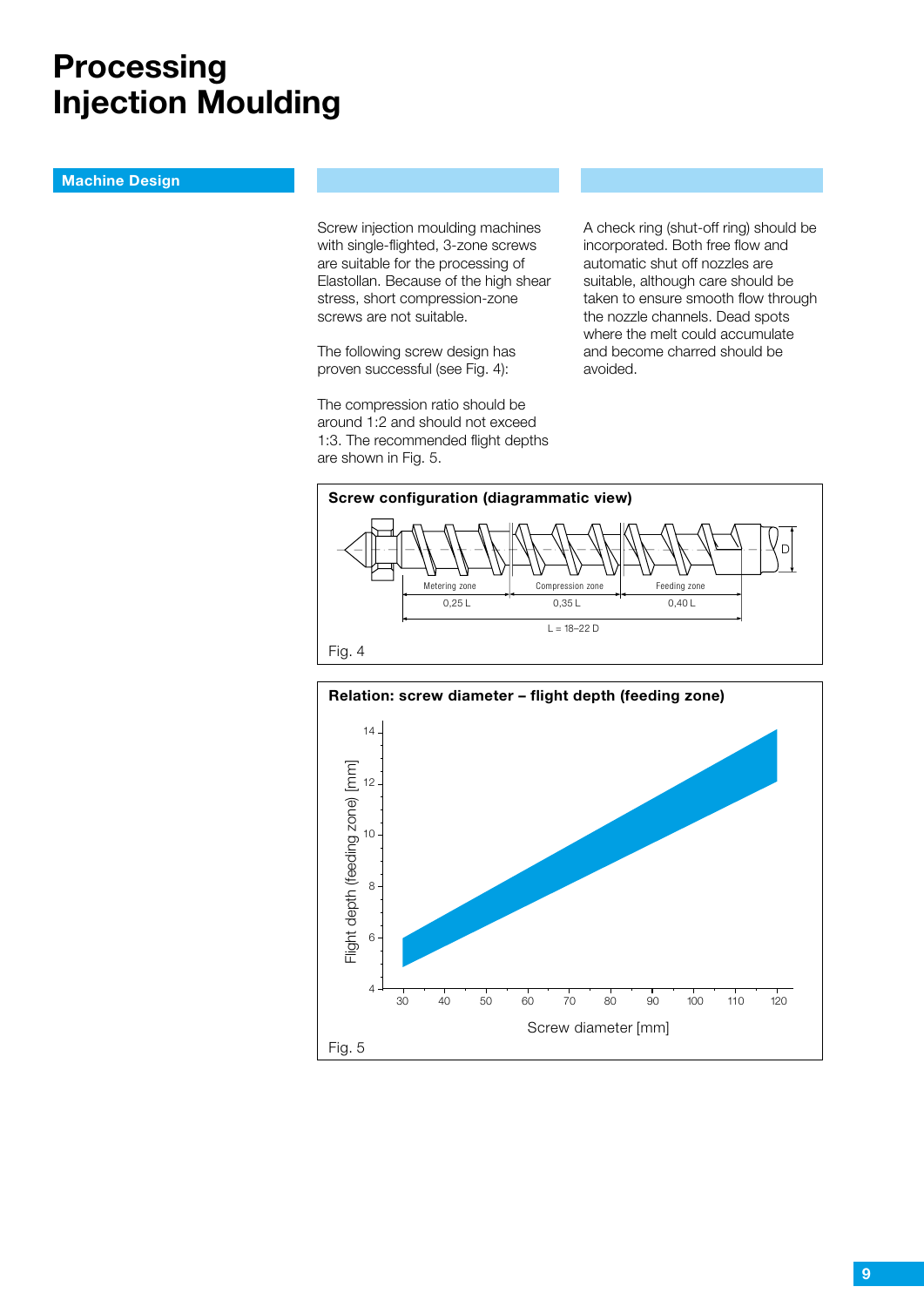#### **Processing Parameters**

To ensure trouble-free processing and consistently high quality moulded parts, precise and constant temperature control in the injection moulding cylinder is necessary.

The temperature should increase by roughly 10 to 20°C from the feeding zone to the metering zone. Nozzle temperature should be adjusted to suit the melt temperature.

Table 3 shows the recommended barrel temperatures for various ranges of hardness:

It is recommended to measure melt temperature and to adjust machine

temperature controllers accordingly (see table 4).

As Elastollan melts are shearsensitive, excessive screw speed can cause reduced product properties.

Fig. 6 shows recommended screw speeds in relation to screw diameter.

Where cycles are interrupted for longer periods, the material remaining in the cylinder will become overheated. It is therefore necessary to purge out the cylinder before resuming production.

| Recommended barrel temperatures in °C     |                                               |                                           |  |  |  |  |  |  |
|-------------------------------------------|-----------------------------------------------|-------------------------------------------|--|--|--|--|--|--|
| Shore hardness                            | Heating zone temperature   Nozzle temperature |                                           |  |  |  |  |  |  |
| $60A - 80A$<br>$85A - 95A$<br>$98A - 74D$ | 170–210<br>190-220<br>$210 - 230$             | $200 - 210$<br>$210 - 225$<br>$220 - 240$ |  |  |  |  |  |  |
| Table 3                                   |                                               |                                           |  |  |  |  |  |  |

| Recommended melt temperatures in °C          |            |
|----------------------------------------------|------------|
| Elastollan hardness 60 Shore A to 80 Shore A | 190 to 205 |
| Elastollan hardness 85 Shore A to 95 Shore A | 205 to 220 |
| Elastollan hardness 98 Shore A to 74 Shore D | 215 to 235 |
| Table 4                                      |            |

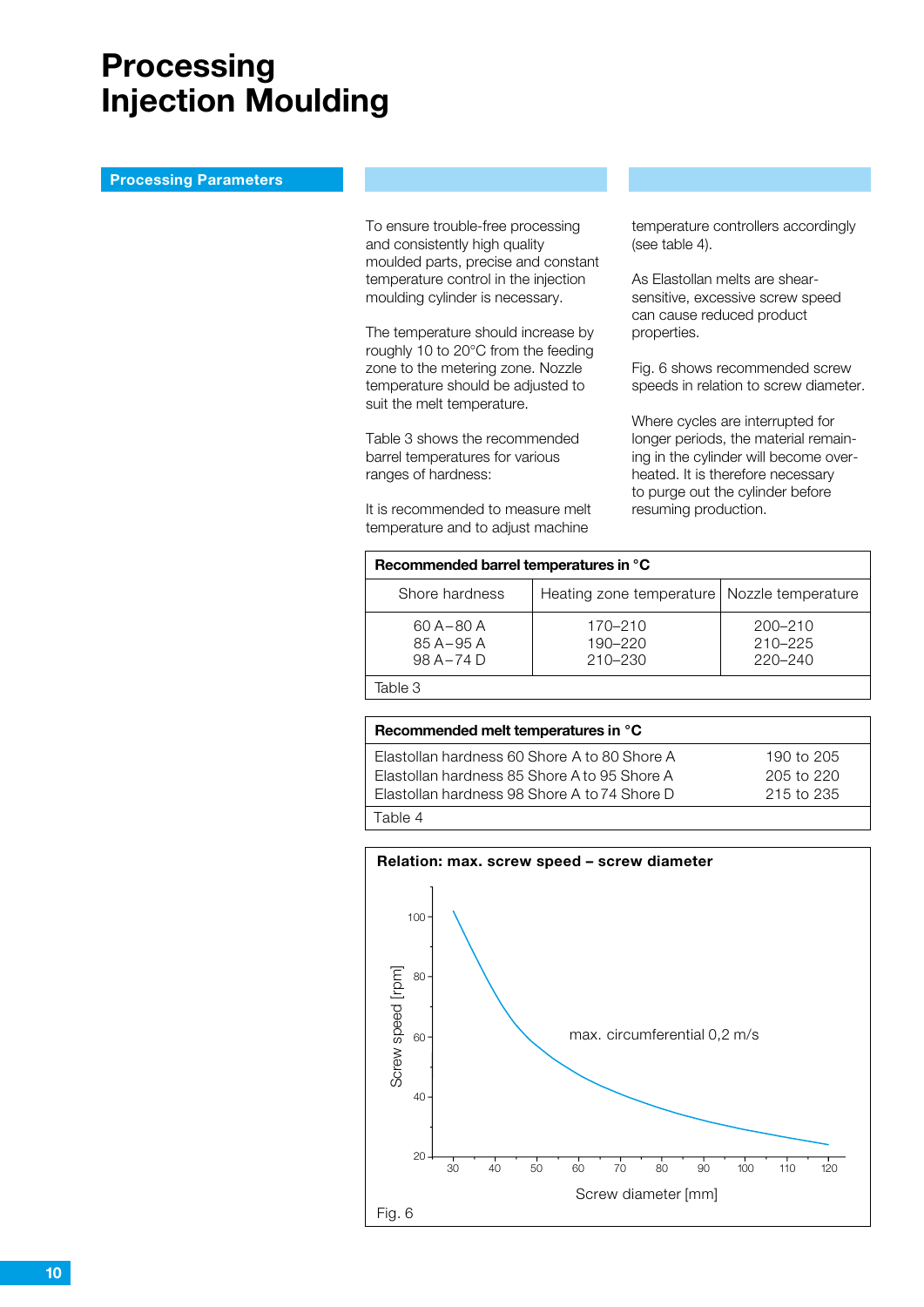### **Processing Parameters**



The following machine parameters are especially important for the processing of Elastoflan (see Fig. 7):

### **Injection Pressure and Holding Pressure**

These factors influence dimensional stability and ease of demoulding of the finished parts. If holding pressure is too low, sink marks may occur. If injection pressure is too high, then demoulding is more difficult.

#### **Back Pressure**

This effects the homogenization of the melt. It should not be set too high, owing to the shear sensitivity of the material.

### **Injection Speed**

The correct injection speed is dependent on gating, wall section and flow. It should be kept as low as possible.

A typical cycle sequence for Elastollan is illustrated in diagrammatic form in Fig. 7.

#### **Cycle Time**

The cycle time depends on crystallisation-behaviour and demoulding characteristics. Demoulding time is determined primarily by mould temperature, wall section and hardness of the material.

Fig. 8 shows cycle time in relation to wall thickness for grades of different Shore hardness.

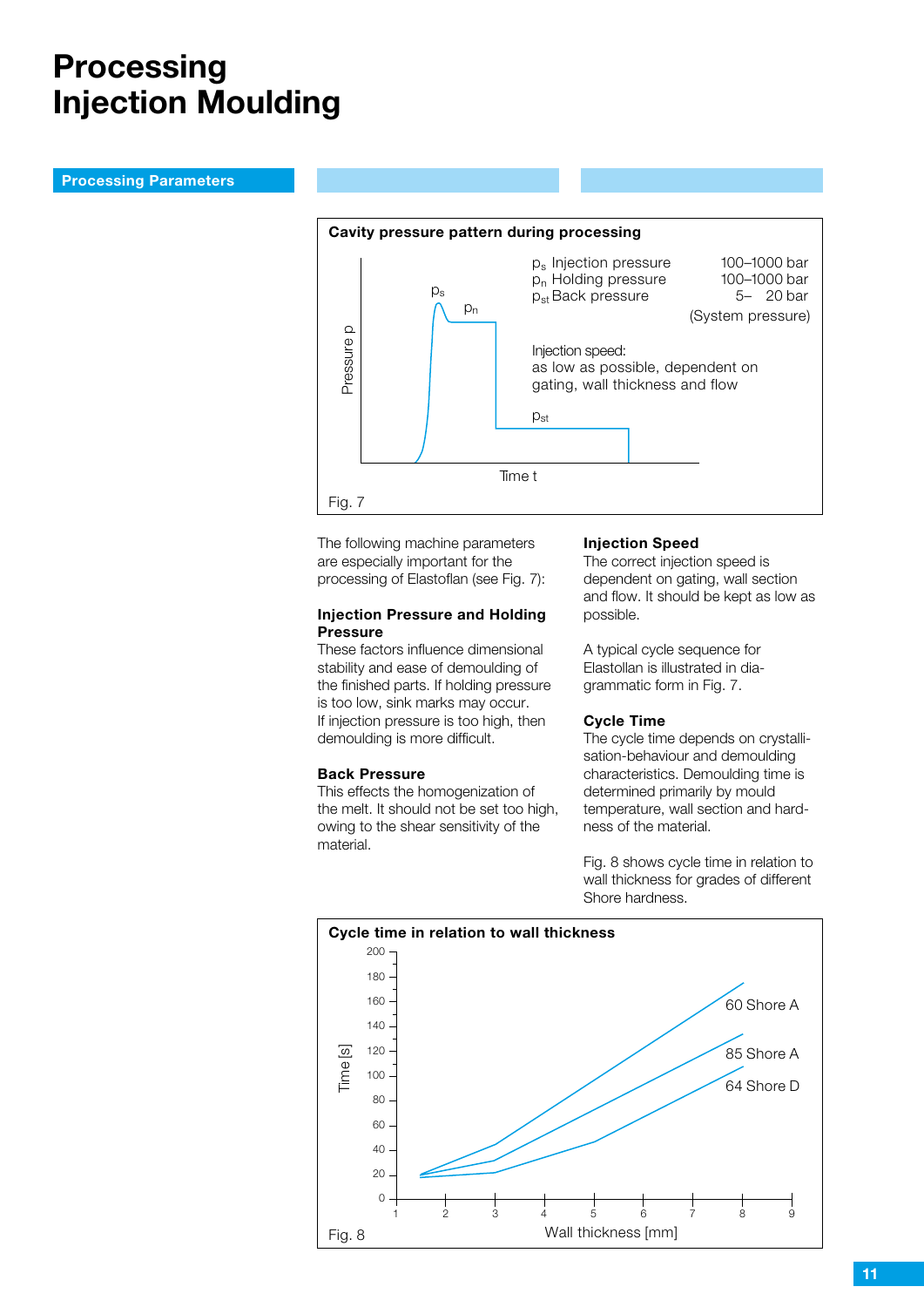### **Mould Design**

#### **Materials for Mould Construction**

Materials commonly used for tools, like steel or steel alloys, are suitable for Elastollan mouldings. Moulds made from non-ferrous metals, mainly aluminium, are also working successfully; these cost-effective moulds are often used in footwear manufacture.

#### **Sprues**

The maximum sprue diameter should not exceed the maximum wall thickness of the moulding. The diameter of the sprue cone should be adjusted to the nozzle and exceed the nozzle diameter by 0.5 mm. The gate should be located in the area of maximum wall thickness.

Sprue cones should be as short as possible and with a minimum angle of 6°. A sprue puller is advisable for easier demoulding.

#### **Runners**

The melt properties of Elastollan require large diameter runners to avoid localized shearing and to enable the maximum pressure transfer to ensure mould filling.

For Elastollan, the best flow characteristics are achieved by using a **circular runner cross section.**

If **hot runners** are used preferably **external heated systems** should be selected. Internal heated systems are not suitable.

Multi-cavity tools need a balanced runner system.



#### **Runner systems**



#### **Gating**

Gates for the processing of Elastollan should be large, to ensure adequate holding pressure and to avoid sink marks. Critical shear rate is 25 000 s-1.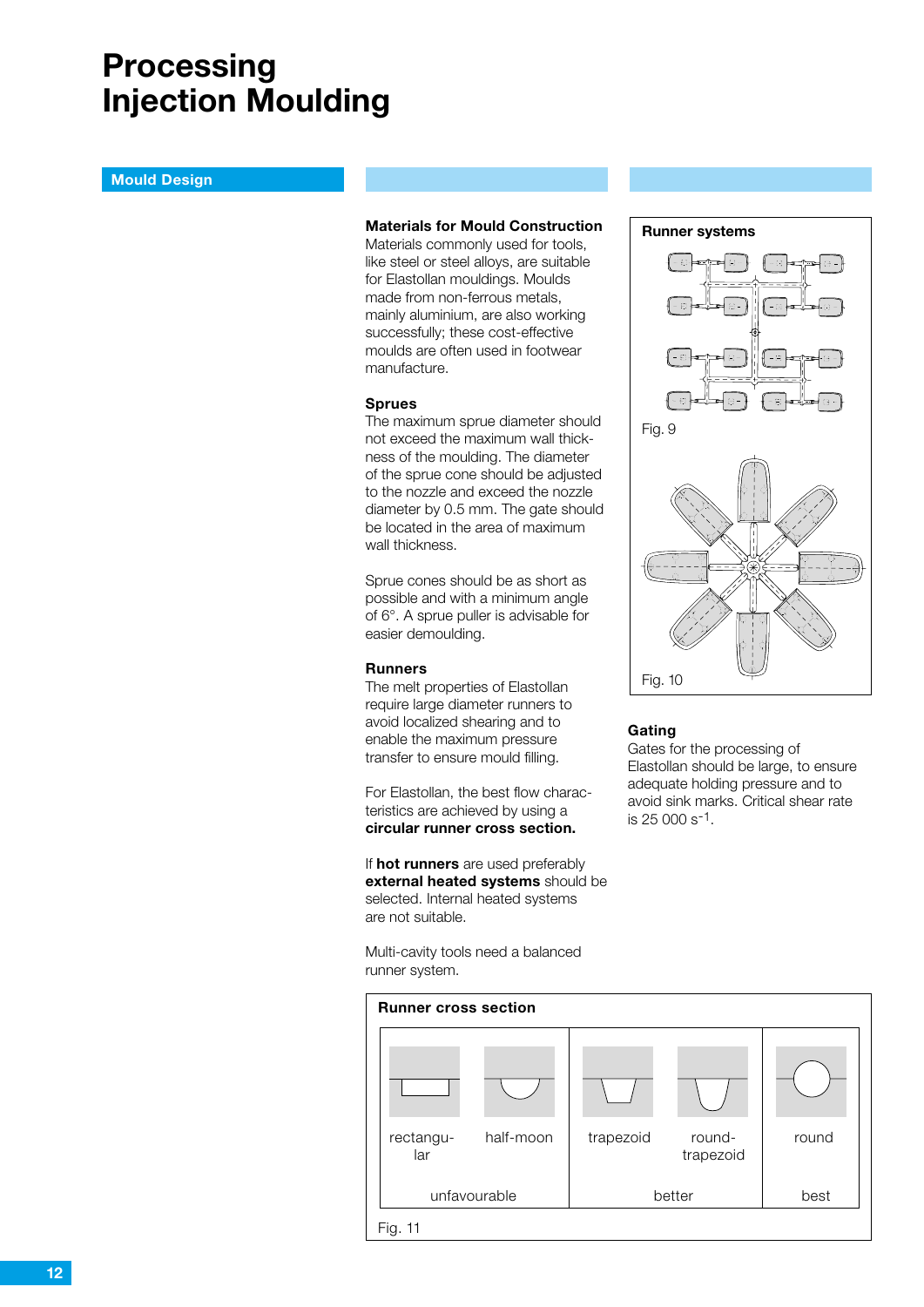### **Mould Design**

Designs commonly used include sprue, diaphragm, ring and film gates. Small parts may also be injected through pin gates.

Submarine gates are not recommended because of the high elasticity and possible shear degradation of the material. The softer Elastollan grades are especially prone to problems with this type of gate.

### **Venting**

Air must be able to escape easily from the mould cavities during injection of the melt, to prevent compressed air causing burn marks. Vent channels of 0.02 to 0.05 mm in depth are best located at the parting line, at inserts and at pins.

### **Mould Surface**

To facilitate demoulding, particularly when processing the softer Elastollan grades, mould surfaces with a roughness height of approx. 25 to 35 µm are recommended.

Polished and chrome-plated mould surfaces are less suitable, since, especially with the softer grades, they promote sticking of the parts to the mould surface.

### **Demoulding**

The flexibility of Elastollan in the lower Shore hardness range allows quite large undercuts. Experience shows that short-term overstretching of less than 5% will not lead to permanent deformation.

For trouble-free demoulding, ejectors should be two to three times larger than for harder thermoplastics. They should be provided with venting channels, to prevent vacuum during demoulding.

### **Mould Temperature Control**

A good mould temperature control system is essential for production of high-quality mouldings. Mould temperature has an influence on surface quality, shrinkage and distortion.



Mould temperatures may vary from 15 to 70°C, depending on the Elastollan grade and type of moulding.

Possible distortion of the moulded parts can be avoided by varying the temperature in each half of the mould.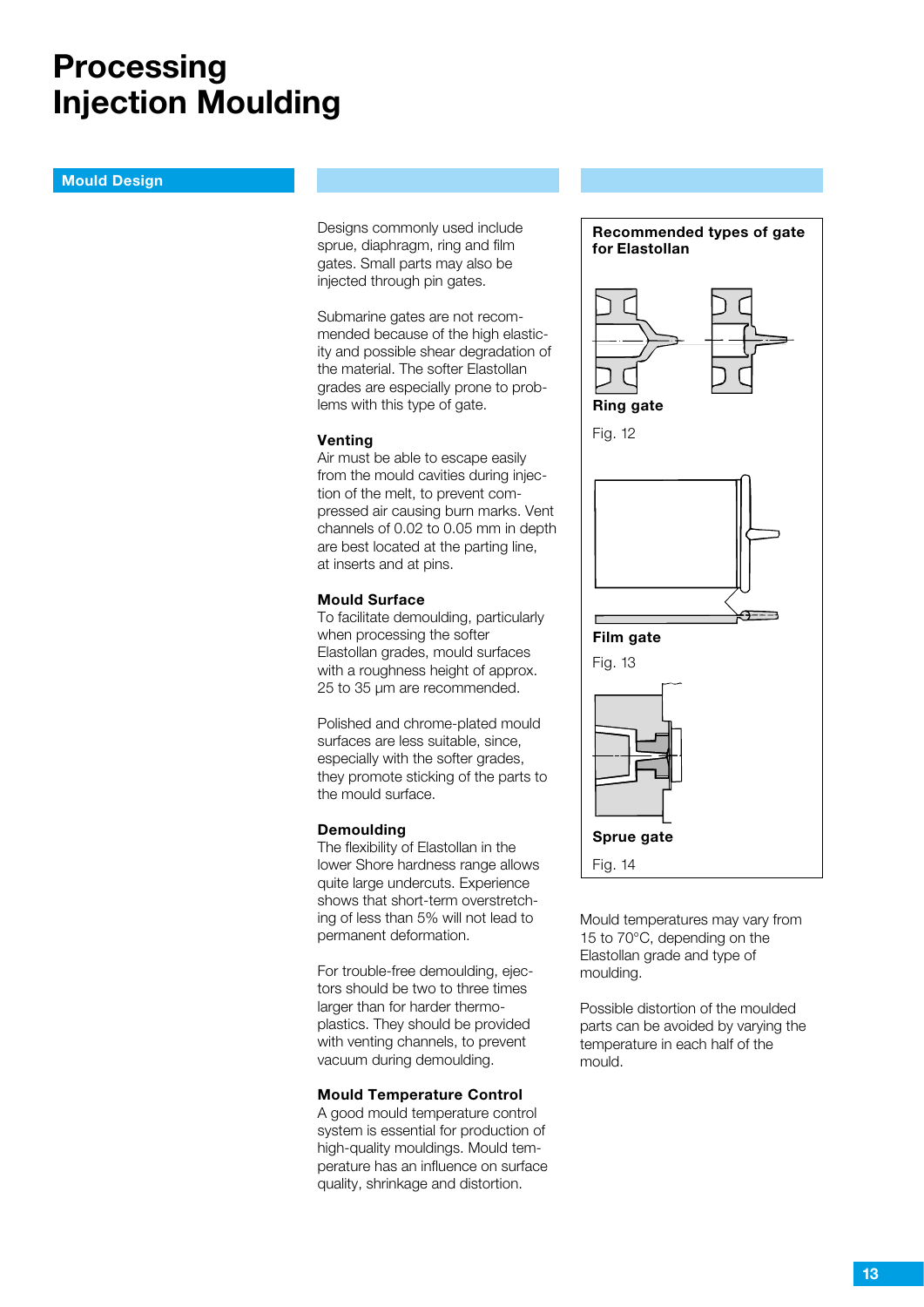### **Shrinkage**

The shrinkage of Elastollan mouldings is influenced by the following parameters:

- part design  $\bullet$
- wall thickness •
- gate design  $\bullet$
- processing conditions, in particular melt temperature, injection pressure, holding pressure, mould temperature.  $\ddot{\bullet}$

Total shrinkage is a result of moulding shrinkage and post-shrinkage which occurs not only during annealing, but also during longer-time storage of the parts.

For this reason it is difficult to predict shrinkage with any great accuracy.

Fig. 15 shows total shrinkage for unreinforced Elastollan grades in relation to wall thickness and Shore hardness.

Depending on glass fibre content glass fibre reinforced Elastollan grades show shrinkage of 0.05 to 0.20% in flow direction and of 0.1 to 0.5% transversal to flow direction.



#### **Inserts**

Inserts can be moulded-in without difficulty. However, for this purpose, Elastollan grades without lubricant are preferred.

Metal inserts must be free from grease, and should have features for mechanical anchorage, such as holes, undercuts, knurled grooves or notches.

Bonding may be further improved by the use of primers.

It is helpful to temper the inserts.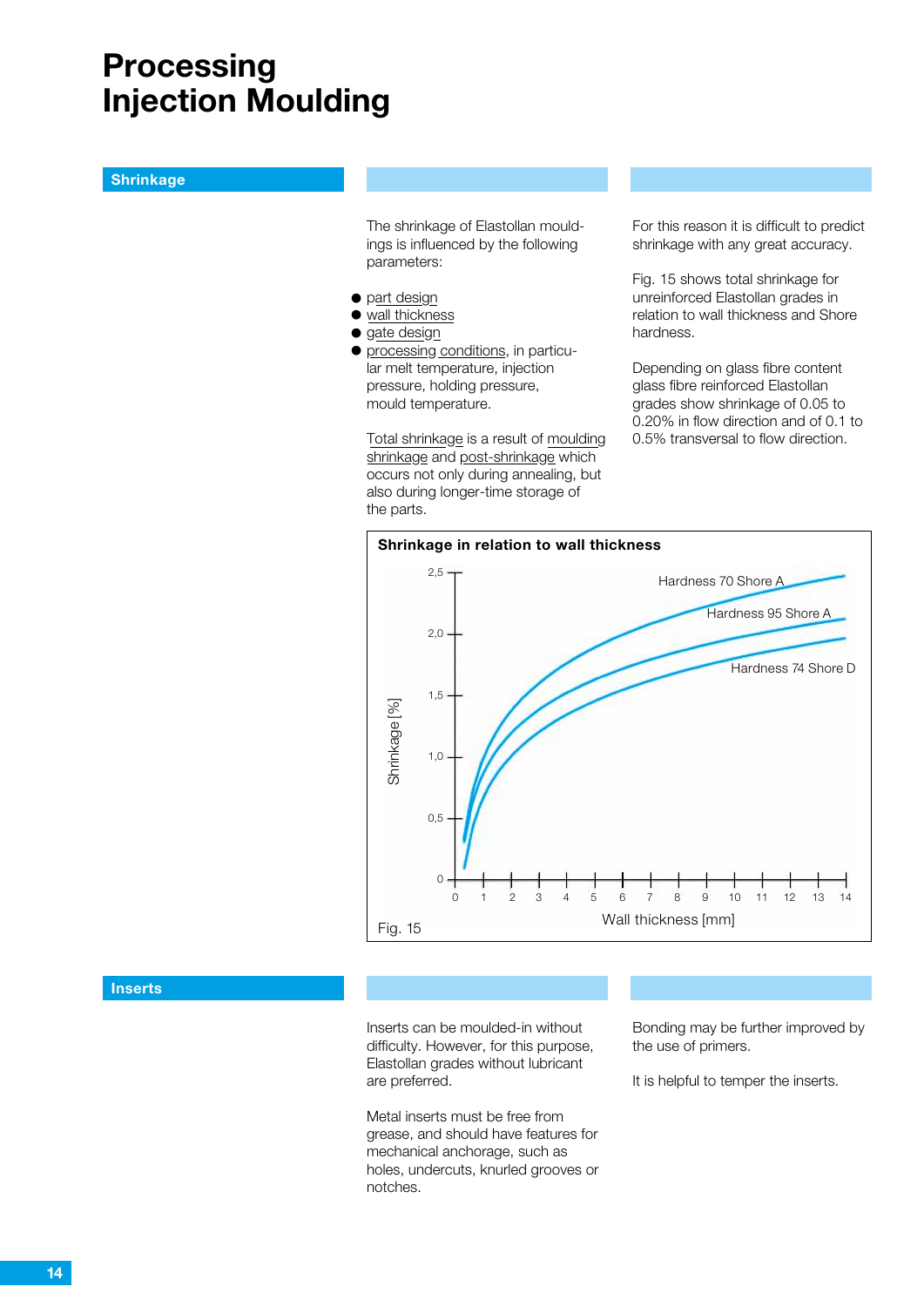### **Special Processing Methods**

Following methods are suitable to combine other thermoplastic materials with Elastollan:

### **Multicomponent Injection Moulding**

Injection moulding of Elastollan and compatible plastic materials on multicomponent machines creates good bonding without using additives and mechanical anchorage. Polyolefin based materials are incompatible with Elastollan.

### **Sandwich Injection Moulding**

This is a special method of multicomponent injection moulding where a core component is combined with a different plastic material as outer

layer. Besides the combination of different thermoplastics it is possible to use regrind as core component and virgin grades as outer skin.

### **Gas Injection Moulding**

It is in principle similar to sandwich moulding. Gas is injected as core component for weight reduction.

| <b>Trouble Shooting Guidelines</b> |  |  |
|------------------------------------|--|--|
|                                    |  |  |

| <b>Trouble shooting guidelines</b>                                                                      |                 |                  |                         |                  |                         |                 |               |                 |         |                         |                  |              |                |                         |
|---------------------------------------------------------------------------------------------------------|-----------------|------------------|-------------------------|------------------|-------------------------|-----------------|---------------|-----------------|---------|-------------------------|------------------|--------------|----------------|-------------------------|
|                                                                                                         | Melt<br>temper- | Mould<br>temper- | $ln -$<br>jection       | Holding<br>pres- | Back<br>pres-           | Shot<br>size/   | Clamp-<br>ing | Cooling<br>time | Venting | Mois-<br>ture           | Material<br>con- | Gate<br>size | Lubri-<br>cant | Resi-<br>dence          |
|                                                                                                         | ature           | ature            | speed                   | sure/<br>time    | sure                    | Melt<br>cushion | pres-<br>sure |                 |         | content                 | tami-<br>nation  |              |                | time                    |
| Contamination                                                                                           |                 |                  |                         |                  |                         |                 |               |                 |         |                         | ▼                |              |                | ▼                       |
| <b>Bubbles/Blisters</b>                                                                                 |                 |                  | ▼                       | ▲                | ▲                       |                 |               |                 | ▲       | v                       |                  | ▲            | ▼              | $\overline{\textbf{v}}$ |
| Burned spots                                                                                            |                 |                  | v                       |                  |                         |                 |               |                 | Ζ       | v                       |                  |              |                |                         |
| Distortion/Shrinkage                                                                                    |                 |                  |                         |                  |                         |                 |               |                 |         |                         |                  | A            |                |                         |
| Flow lines                                                                                              |                 |                  | ٠                       |                  |                         |                 |               |                 | ▲       | ▼                       |                  | ▲            |                |                         |
| Gloss/Matt surface                                                                                      | ٠               |                  | ٠                       |                  |                         |                 |               |                 | ▲       | $\overline{\textbf{v}}$ |                  | ▲            | ٠              |                         |
| Flashing                                                                                                | v               | ▼                | v                       |                  |                         |                 |               |                 |         | ▼                       |                  | A            |                |                         |
| Short shot                                                                                              | ▲               |                  |                         |                  |                         | ▲               |               |                 | ▲       |                         |                  |              |                |                         |
| Sink marks                                                                                              |                 |                  |                         |                  |                         |                 |               |                 | ▲       | $\overline{\textbf{v}}$ |                  |              |                |                         |
| Splay marks                                                                                             | ▼               |                  | $\bullet$               |                  |                         |                 |               |                 | ▲       | ▼                       |                  | A            | ▼              | ▼                       |
| Demoulding                                                                                              | $\bullet$       |                  |                         | ٠                |                         |                 |               | $\bullet$       |         | ▼                       |                  | ▲            |                |                         |
| Material degradation                                                                                    | ▼               |                  | $\overline{\mathbf{v}}$ |                  | $\overline{\textbf{v}}$ |                 |               |                 |         | ▼                       |                  |              |                | ▼                       |
| Increase to solve problem<br>Reduce to solve problem<br>Increase or reduce to solve problems<br>Toblo 5 |                 |                  |                         |                  |                         |                 |               |                 |         |                         |                  |              |                |                         |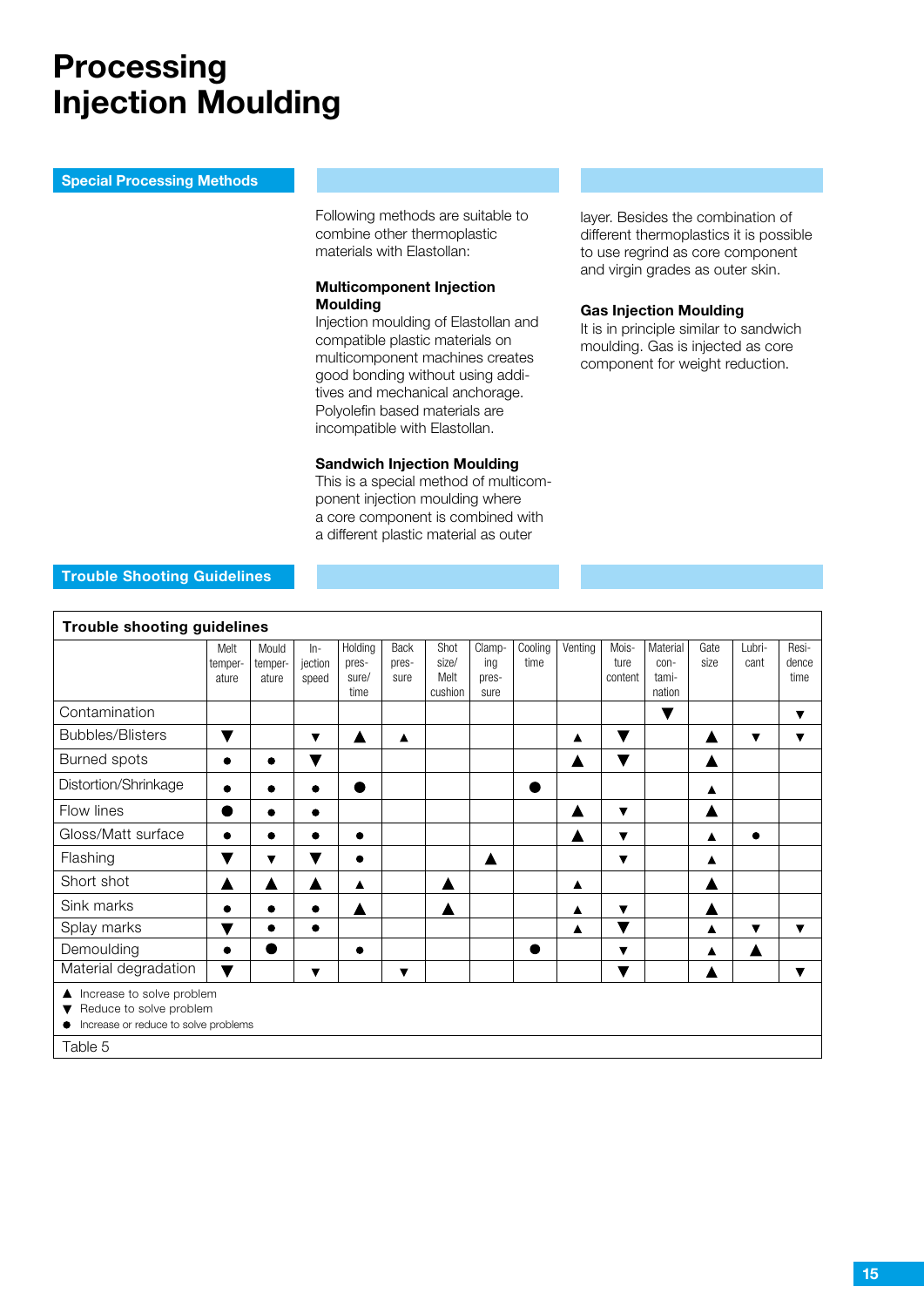**Machine Design**

### **Diagrammatic view of a three-section screw**



Single-screw extruders with a compression ratio of 1:2 to 1:3, preferably 1:2.5, are recommended for processing of Elastollan.

Our experience shows that three section screws with a L/D ratio of 25 to 30 are most suitable.

Three-section screws should have a continuous, constant pitch of 1D.

The radial clearance between screw and barrel should be 0.1 to 0.2 mm.

For processing of Elastollan multizone screws, e.g. barrier screws  $($ undercuts  $\geq$ 1.2 mm $)$  have also proven suitable. Short screws with a high compression ratio are unsuitable.

Barrels with a grooved feeding zone have proven successful in practice, and provide the following benefits:

- constant feeding characteristics
- improved pressure build-up • increased output
- •

If grooved feeding zones are used, cooling is necessary. It is also advisable to use a screw with a mixing section, in order to improve homogeneity of the melt. Such mixing sections should, however, be designed to avoid shear degradation.

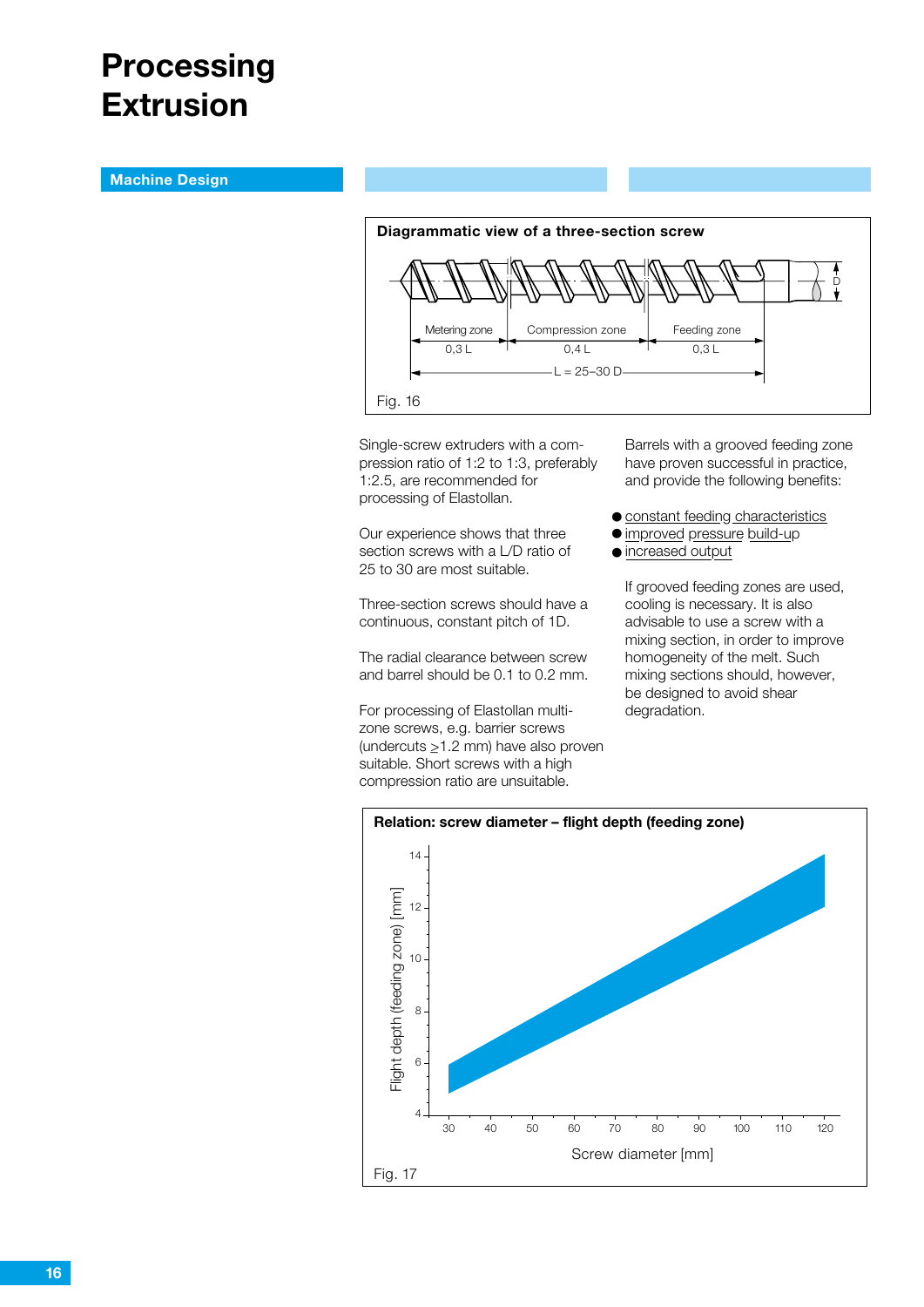#### **Machine Design**

Use of breaker plates and screen packs is recommended. Good results have been obtained from a combination of two screens of 400 mesh/cm<sup>2</sup> as backing plates and two fine screens of 900 mesh/cm<sup>2</sup>. Finer screens may be necessary for certain applications (e.g. film production).

Depending on screw diameter and type of die, breaker plates should have holes of 1.5 to 5 mm in diameter. Extrusion of thermoplastic polyurethane requires **a more powerful motor** than for other thermoplastics. Power consumption is between 0.3 and 1 kWh per kg output, depending on screw design.

Melt pumps have proved successful for continuous melt flow.

#### **Processing Parameters**

#### **Processing Temperature**

The following temperature ranges, which are dependent on the hardness of the Elastollan grades are recommended:

#### **Screw Speed**

Since thermoplastic polyurethanes are shear-sensitive, excessively high screw speeds may lead to a reduction in product properties.

Fig. 18 shows the relation of max. screw speed to screw diameter.

| Recommended temperatures for processing in °C |                                                            |         |         |         |  |  |  |  |
|-----------------------------------------------|------------------------------------------------------------|---------|---------|---------|--|--|--|--|
| Shore<br>hardness                             | Heating zones<br>Adapter<br>Die head<br>Cylinder<br>Nozzle |         |         |         |  |  |  |  |
| 60 to 70 A                                    | 140-175                                                    | 160-175 | 165-170 | 160-165 |  |  |  |  |
| 75 to 85 A                                    | 160-200                                                    | 175-200 | 175-205 | 170-205 |  |  |  |  |
| 90 to 98 A                                    | 170-210                                                    | 200-220 | 195-215 | 190-210 |  |  |  |  |
| Table 6                                       |                                                            |         |         |         |  |  |  |  |

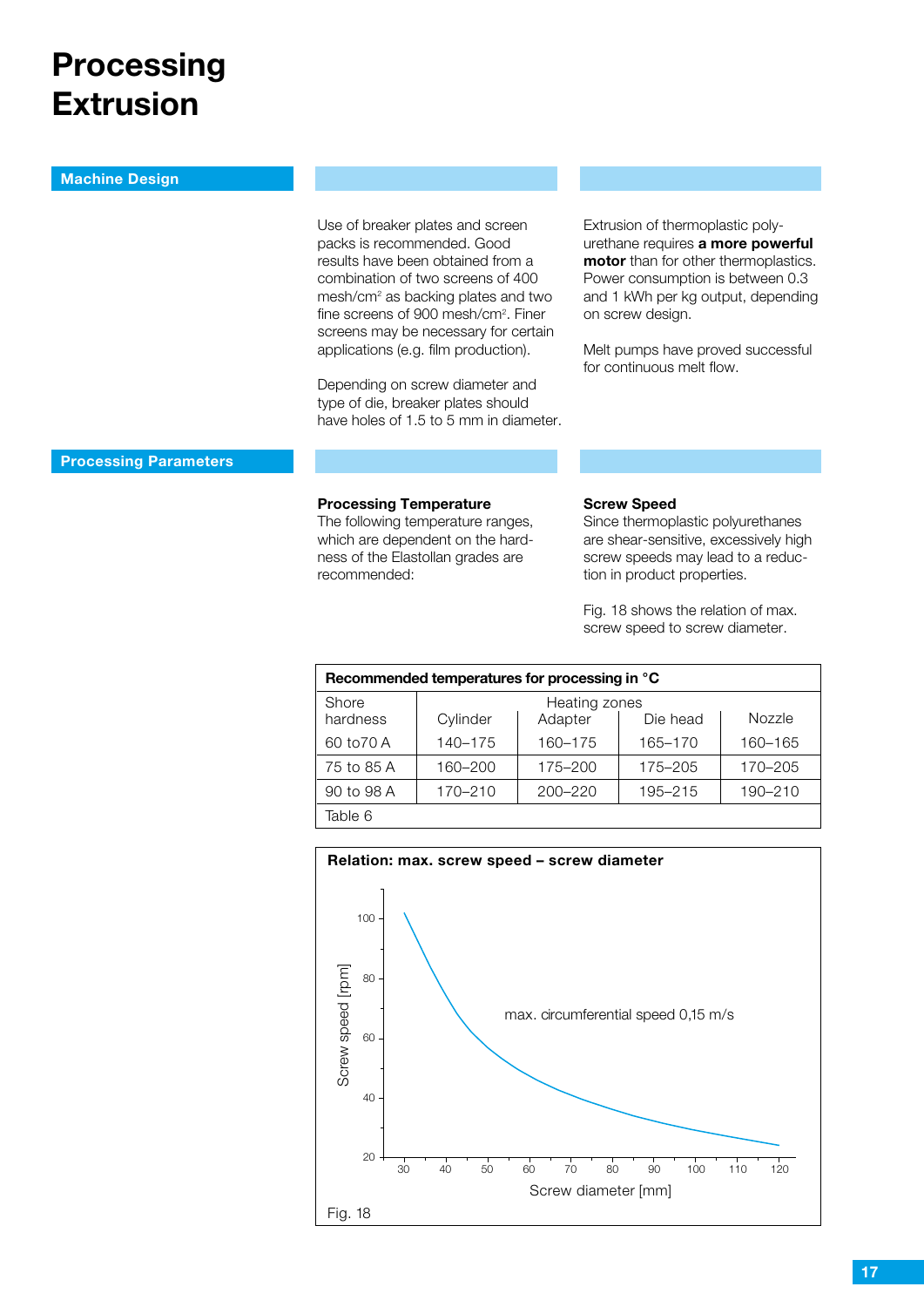### **Processing Parameters**

#### **Melt Pressure**

Melt pressure is dependent on the head-design and the die gap, and on melt temperature. Normally the maximum pressure at the adapter is 300 bar, however, peaks of up to 1.000 bar can occur at start-up. Thus, for safety at start-up, a variable screw drive is recommended. If needed, starve feeding is possible.

#### **Cleaning of the Extruder**

When changing grade or after several days of continuous operation, cleaning of the extruder is recommended.

Polypropylene or HDPE, which require higher processing temperatures, are suitable for this purpose. In addition, it is sometimes necessary to use a purging compound.

### **Die Design**

To ensure a constant melt flow, it is important to operate with narrow cross-sections and to avoid dead spots in the die. This will cause automatic self-cleaning of the die.

In all other respects, guidelines for head design are the same as for the extrusion of other thermoplastics.

Fig. 19 shows examples of typical dies:

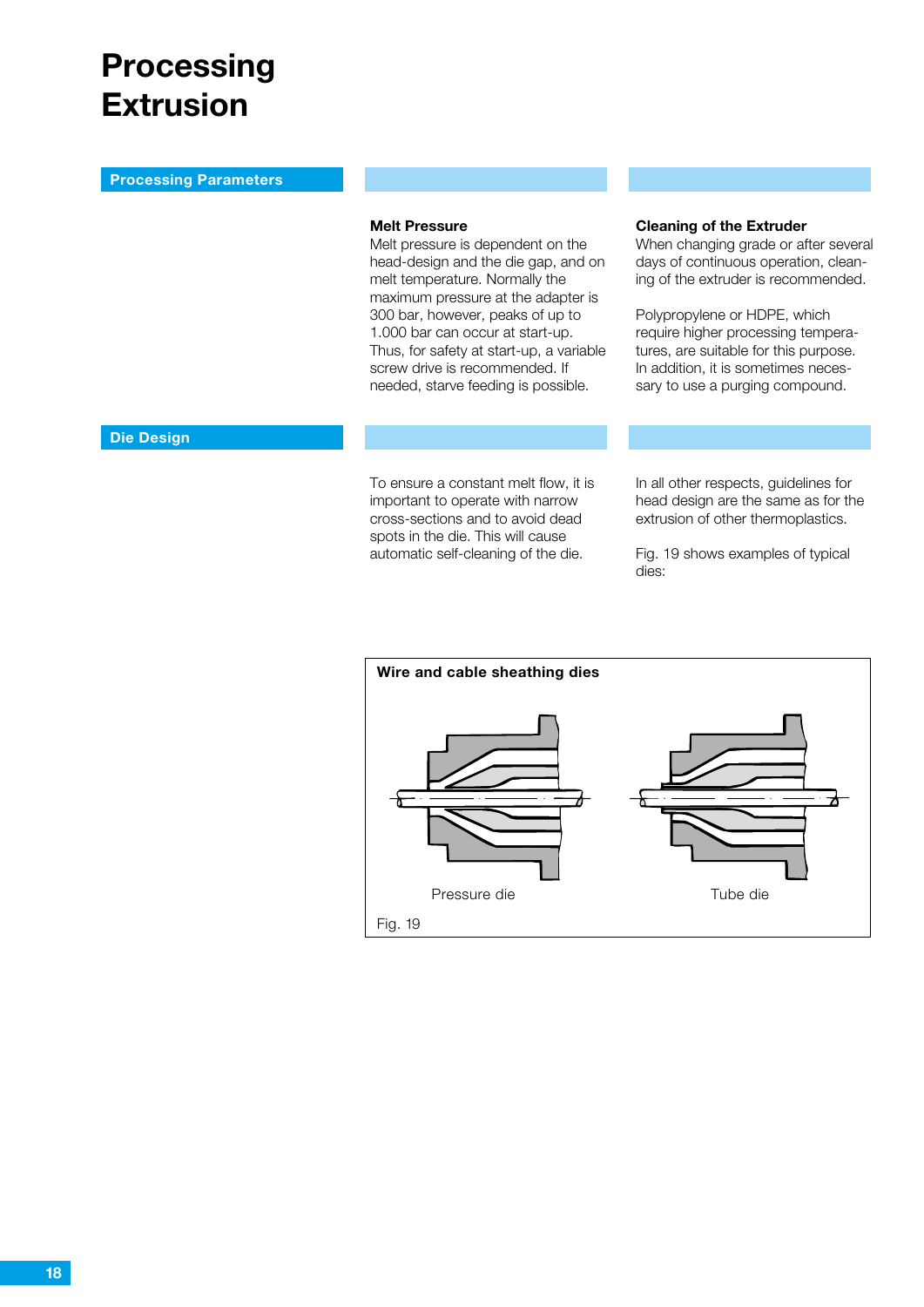### **Die Design**

For extrusion of tubes and profiles, dies with a relatively long land are recommended. This reduces the shear stresses, thus permitting a

constant discharge. Land length should be two to four times nozzle diameter.



### **Cooling and Calibration**

Freshly extruded thermoplastic polyurethanes have a relatively low melt strength and are therefore prone to distortion. This necessitates effective cooling. The water bath should be close up to the extruder head. Chilled water is preferred. Instead of cooling baths a cooling line with spray nozzles is also suitable.

The length of cooling bath required for Elastollan grades generally exceeds the requirement for other thermoplastics. The length depends on the grade of material, extrudate shape and section, and haul-off speed.

Due to high coefficient of friction, compared to general thermoplastics, active calibration of thermoplastic polyurethane is not possible.

Calibration devices as shown in diagrammatic view in Fig. 21 are suitable to support the extrudate.

It is essential to provide a lubricating film of water between the surface of the extrudate and the calibrating die. This can be achieved by a water spray ring located before the entry into the cooling bath.

Fig. 22 describes the layout of a tube extrusion line for Elastollan.



**19**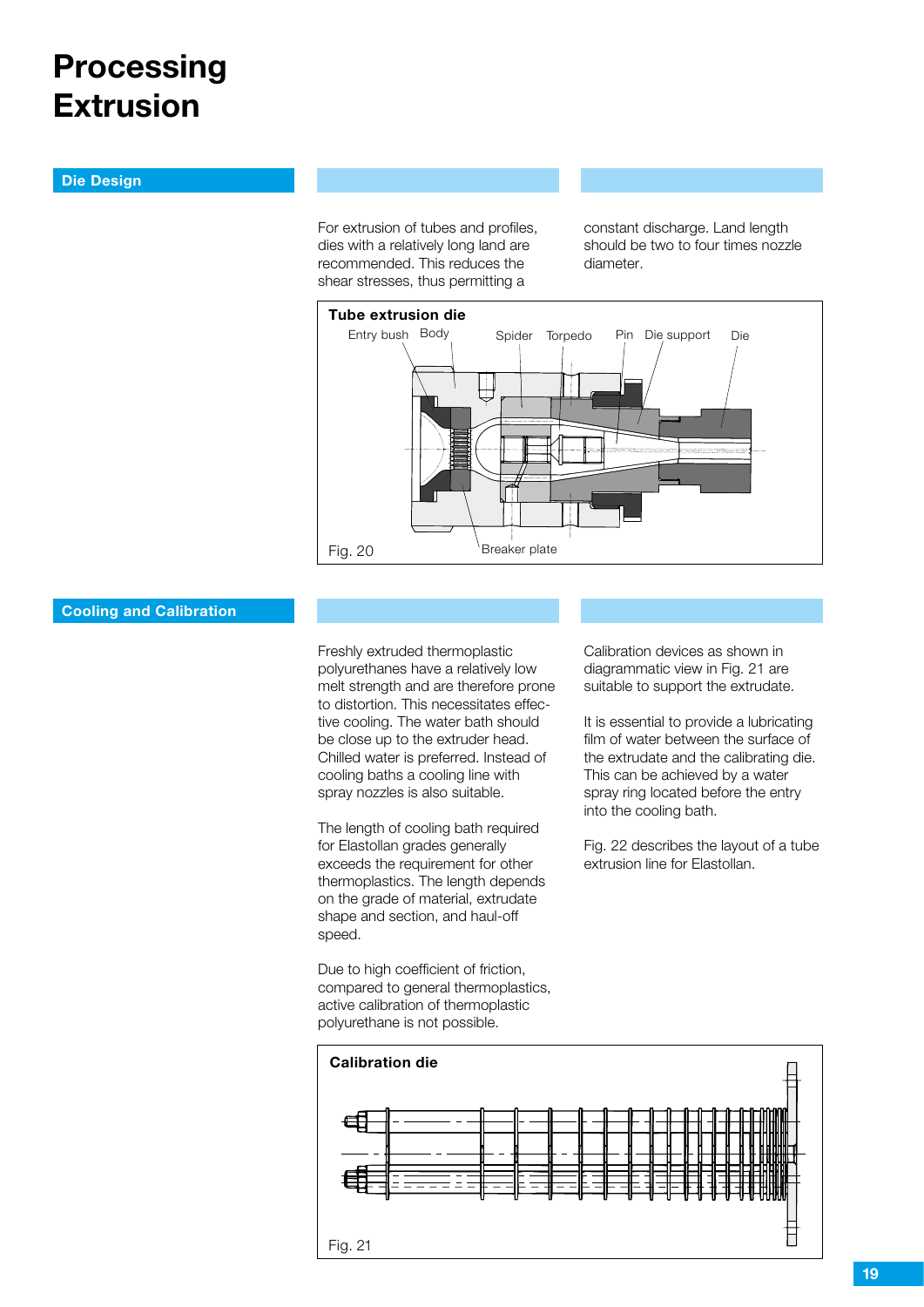### **Cooling and Calibration**

### **Cooling bath for tube extrusion**



### **Extrusion techniques**

#### **Tubes and Profiles**

Tubes and profiles are mostly extruded horizontally. However, thinwalled tubes, e.g. fire-hose linings, are generally extruded vertically.

It is necessary to supply supporting air to prevent collapsing of the tubes.

To assist shape stability for hollow shapes it is recommended to use vacuum.

The guide rollers in the cooling bath should be matched to the shape of the extrudate.

#### **Sheathing**

Sheathing of cables, hoses, etc. is carried out by using a crosshead (see Fig. 23), equipped with a pressure or tube die (see Fig. 19). The inner-core which is to be sheathed must be dry and free from grease, in order to avoid blistering after extrusion and to ensure good bonding.

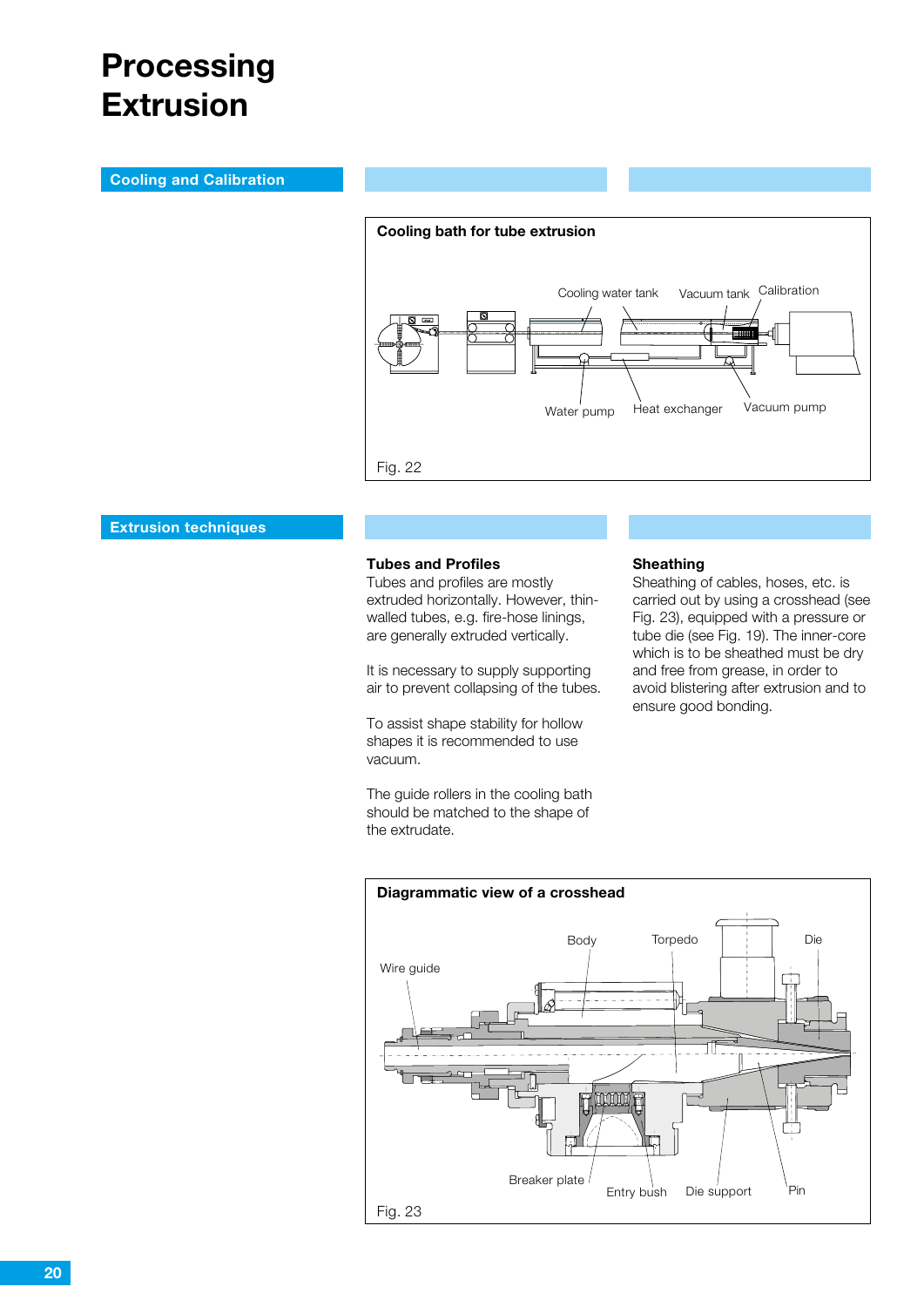### **Extrusion Techniques**

#### **Film**

Special Elastollan grades are suitable for the manufacture of blown film.

Fig. 24 shows, in diagrammatic form, a film blowing head.



Films of greater wall thickness can be produced by the flat film extrusion process using a sheet die (see Fig. 25); normal extrusion grades are suitable.



### **Blow moulding**

Blow moulded articles can be manufactured from selected Elastollan grades using conventional blow moulding machines.

To improve ease of demoulding, the use of a mould with roughened surface (approx. 35 µm) is recommended. Wall thickness control is necessary to compensate for elongation of the parison. Fig. 26 shows a torpedo head for blow moulding.

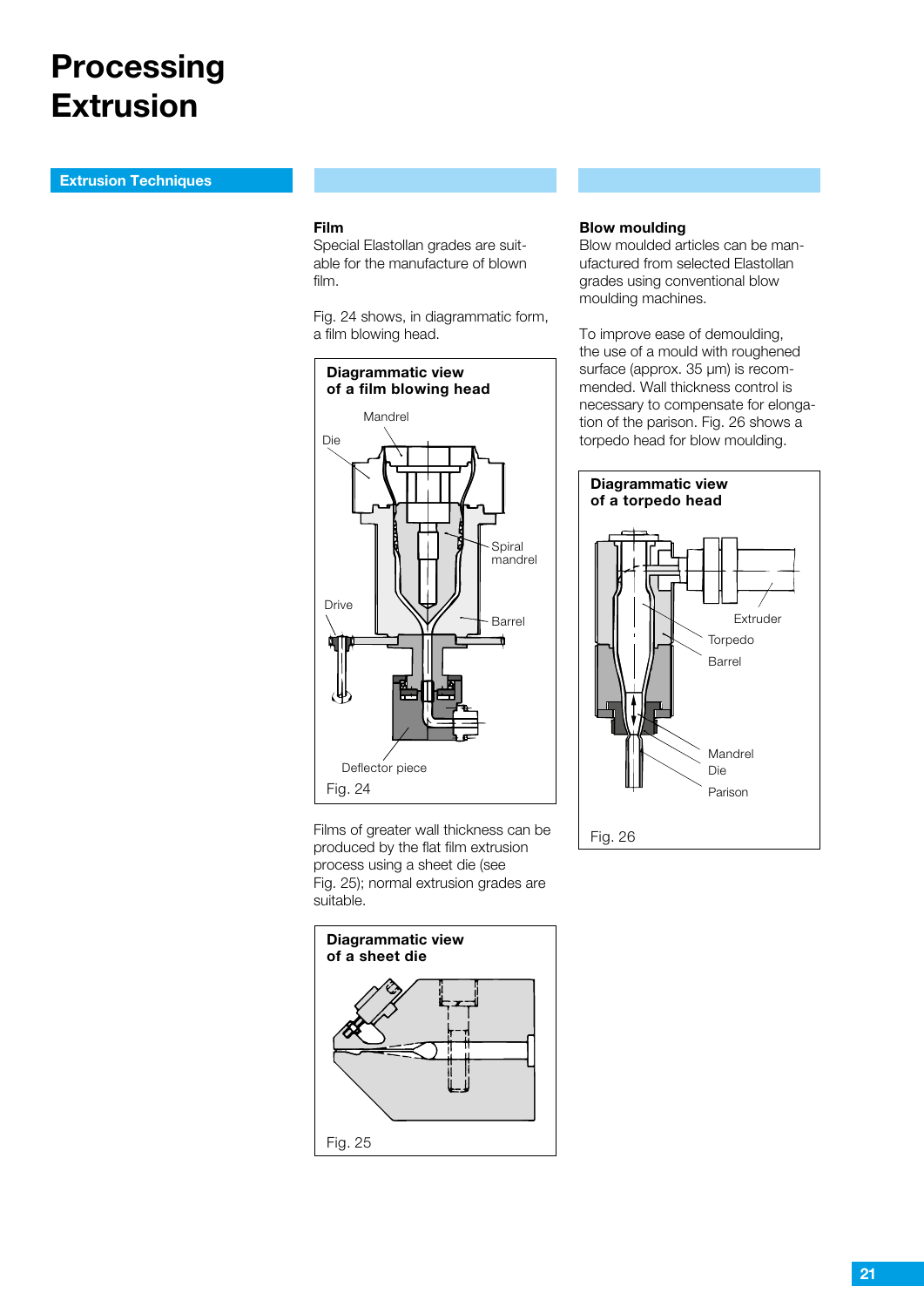### **Special Processing Methods**

Following special methods are suitable for Elastollan:

#### **Coextrusion**

to achieve a combination of properties of different thermoplastics in one processing step.

For bonding reasons materials have to be compatible. Compatibility can differ between Elastollan ether and ester types.

#### **Thermoplastic Foam Extrusion**

for weight reduction and to achieve special properties.

Two methods are applicable:

- Chemical expanding of the melt by addition of expanding agent with conventional extruders; foam density between 0.4 and 1.0  $g/cm<sup>3</sup>$  is attainable.
- Physical expanding of melt by injection of gas into the extruder. Foam density below 0.4 g/cm<sup>3</sup> is attainable. The structure of foam is controlled by a nucleating agent.

### **Trouble Shooting Guidelines**

| <b>Trouble shooting guidelines</b>                                                                 |                                       |                         |                 |                           |                |                     |                     |                                |                            |                         |
|----------------------------------------------------------------------------------------------------|---------------------------------------|-------------------------|-----------------|---------------------------|----------------|---------------------|---------------------|--------------------------------|----------------------------|-------------------------|
|                                                                                                    | Melt/<br>Cylinder<br>tempera-<br>ture | Die<br>tempera-<br>ture | Die<br>pressure | Screw<br>speed/<br>Output | Land<br>length | Homo-<br>genisation | Moisture<br>content | Material<br>contami-<br>nation | Cooling<br>feeding<br>zone | Lubricant               |
| Pulsation                                                                                          |                                       |                         | $\bullet$       | $\blacktriangledown$      |                |                     |                     |                                | $\bullet$                  | $\overline{\textbf{v}}$ |
| Rough surface                                                                                      | ▲                                     |                         |                 |                           |                | ▲                   |                     |                                |                            |                         |
| Surface streaks                                                                                    | ▼                                     | ▼                       |                 |                           |                | ▲                   | ▼                   |                                |                            |                         |
| <b>Bubbles/Blisters</b>                                                                            | ▼                                     | ▼                       |                 |                           |                |                     |                     |                                | ▼                          | $\blacktriangledown$    |
| Flow lines/<br>Spider lines                                                                        |                                       |                         |                 | $\overline{\mathbf{v}}$   |                | ▲                   | ▼                   |                                |                            |                         |
| Excssive blocking                                                                                  | ▼                                     | ▼                       | A               | ▼                         |                |                     | ▼                   |                                |                            |                         |
| Unmelted particles                                                                                 |                                       | ▲                       |                 | ▼                         |                |                     |                     | ▼                              |                            |                         |
| Dimensional variations                                                                             |                                       |                         |                 |                           |                |                     | ▼                   |                                |                            | ▼                       |
| Unsufficient dimensional<br>stability                                                              |                                       |                         |                 | ▼                         |                |                     |                     |                                |                            |                         |
| Melt fracture                                                                                      | ▲                                     | ▲                       | ▼               |                           | ٠              |                     |                     |                                |                            | ▲                       |
| Material degradation                                                                               | ▼                                     |                         |                 |                           |                | ▼                   |                     |                                |                            |                         |
| Increase to solve problem<br>A.<br>Reduce to solve problem<br>Increase or reduce to solve problems |                                       |                         |                 |                           |                |                     |                     |                                |                            |                         |
| Table 7                                                                                            |                                       |                         |                 |                           |                |                     |                     |                                |                            |                         |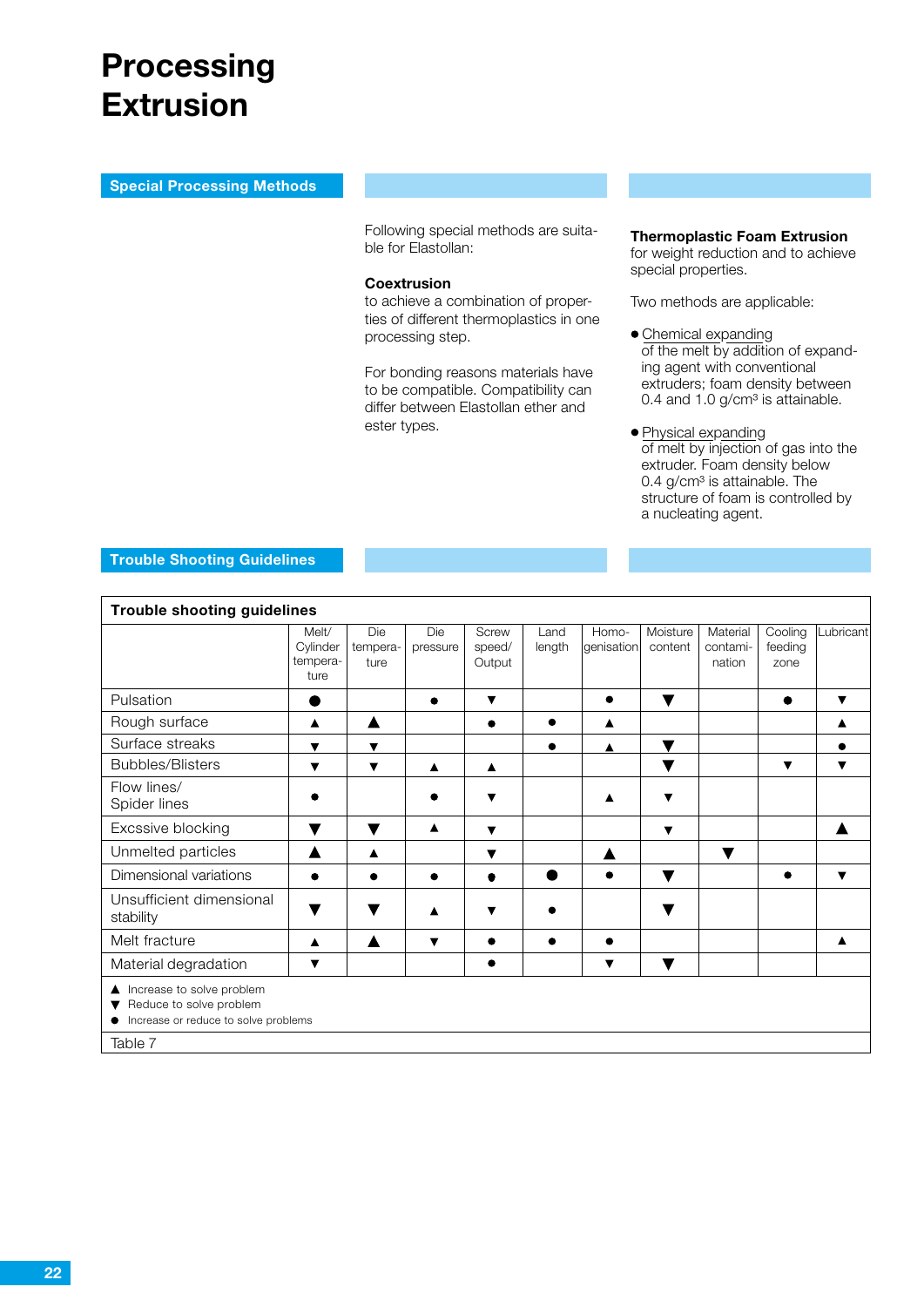### **Machining**

**Welding**

The following welding techniques have proved successful for the bonding of finished and semi-finished Elastollan parts:

*Injection moulded parts* are mainly bonded by **hot plate, ultrasonic** (harder types), **high frequency-** or **friction welding.**

For *semi-finished parts* and *profiles* **hot plate-** or **friction welding** is used as well as hot gas welding.

For *films* best results are achieved by **thermal sealing, heat impulse welding** or **high frequency welding**.

Decisive for the **weld strength** are: the **temperature** which enables below decomposition temperature a sufficient flow of Elastollan, and the **pressure** which generates the melt flow and sealing of the two layers. The pressure also provides stabilisation of the welding joint during setting time.

In all welding operations, provision must be made for the extraction of gases (see page 8, Health & Safety at Work).

### **Bonding**

In order to facilitate bonding it is recommended to use Elastollan grades without lubricant. Polyurethane based elastic adhesives have proved successful in the bonding of Elastollan parts. Epoxy resin adhesive are used for bonding to metals and other hard materials.

Adhesives manufacturers offer suitable systems for this purpose.

The usual preparatory work should be undertaken before bonding.

#### **Surface Finishing**

Printing and painting are possible when lubricant-free Elastollan grades are used.

Suitable printing and painting systems are offered by paint and dye manufacturers.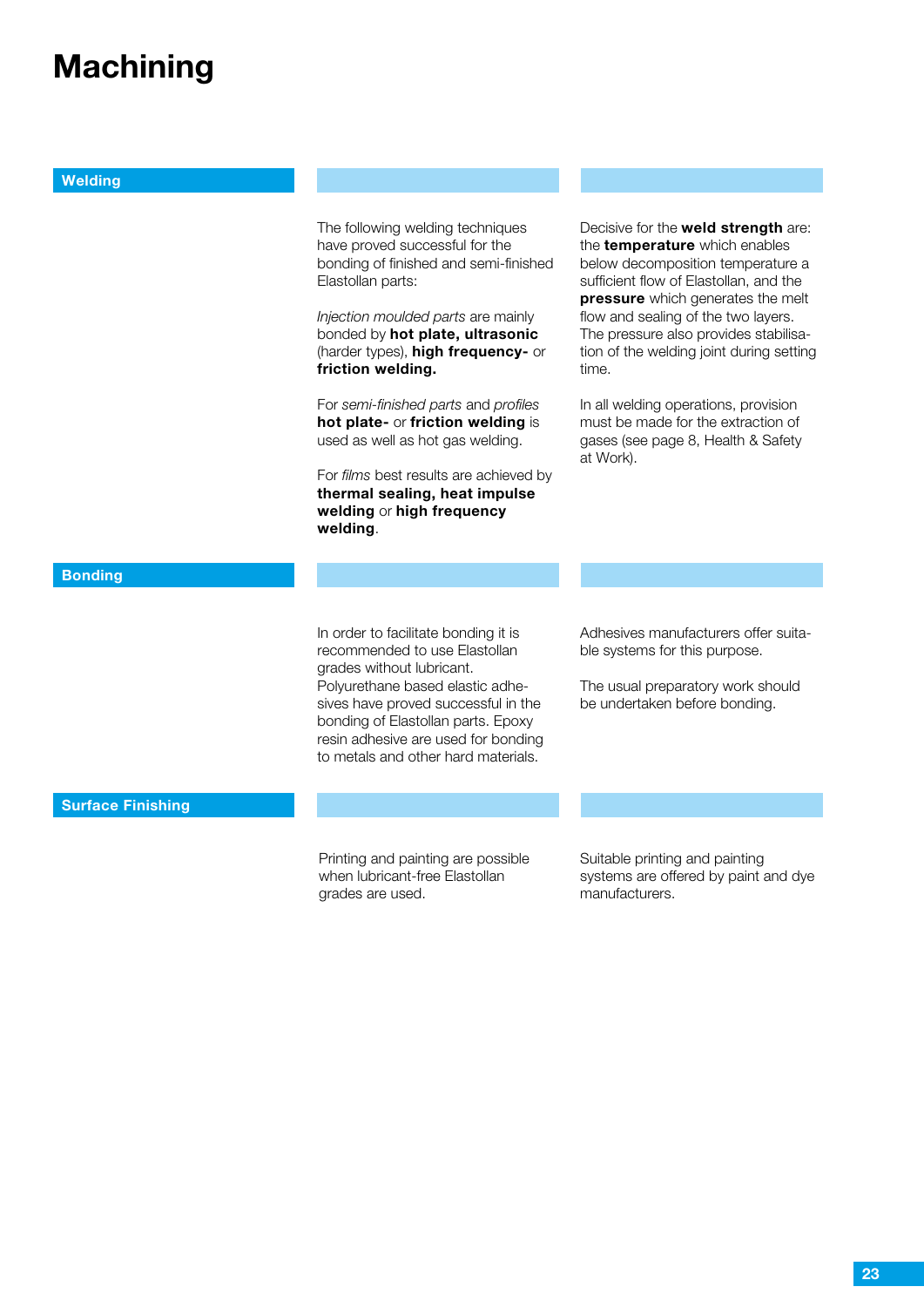## **Machining**

#### **Machining Parameters**

Owing to the exceptional toughness and tear strength of Elastollan, machining is not without problems, and much depends on the hardness of the material to be machined. With all tools used for machining Elastollan, care should be taken to ensure that cutting edges are correctly sharpened.

In machining Elastollan, excessiv generation of heat should be avoided. Accordingly, always provide for cooling by compressed air or emulsion.

The following table gives recommended values for machining Elastollan:

| <b>Parameters for machining Elastollan</b>                                                                     |                |                        |                          |                       |                                                                         |
|----------------------------------------------------------------------------------------------------------------|----------------|------------------------|--------------------------|-----------------------|-------------------------------------------------------------------------|
|                                                                                                                |                | Turning                | Milling                  | Drilling              | Grinding                                                                |
| Clearance angle                                                                                                |                | $\alpha$ [°] 6–15      | ~10                      | $12 - 16$             |                                                                         |
| Rake angle                                                                                                     | Y              | up to $25$             | $15 - 25$                | 10                    |                                                                         |
| Setting angle                                                                                                  |                | $\mathbf{x}$ [°] 45–60 |                          |                       |                                                                         |
| Point angle                                                                                                    | $\delta$ [°] / |                        |                          | 80                    |                                                                         |
| Cutting                                                                                                        |                | speed 100–500          | 200-500                  | 40-50                 | $30 - 50$ m/s                                                           |
| Rate of advance                                                                                                |                | $0.1 - 0.4$<br>mm/r    | $20 - 200$<br>$mm/min$ . | $0.01 - 0.04$<br>mm/r | $max \frac{2}{3}$ of<br>grinding<br>wheel width<br>per tool<br>rotation |
| Depth of cut $a$ [mm] à 15                                                                                     |                |                        | $2 - 8$                  |                       | $0.1 - 3$                                                               |
| Centre radius $r$ [mm] ~ 0.5                                                                                   |                |                        |                          |                       |                                                                         |
| Tool                                                                                                           |                | HSS, SS,<br><b>HM</b>  | HSS, SS,<br>HМ           |                       |                                                                         |
| <b>Drilling:</b> Hollow drill, twist drill, tooth face-milling cutter                                          |                |                        |                          |                       |                                                                         |
| <b>Grinding:</b> Grinding wheel with open structure and low hardness;<br>high porous type (grain size 60 -80): |                |                        |                          |                       |                                                                         |

Table 8

#### **Drilling**

Drilled holes generally turn out to be smaller than the nominal diameter of the drill. For qualities up to 80 Shore A, the reduction in diameter is around 4–5%. As a rule, hollow drills produce holes with greater dimensional accuracy.

During drilling efficient cooling is recommended and the drill should be lifted frequently.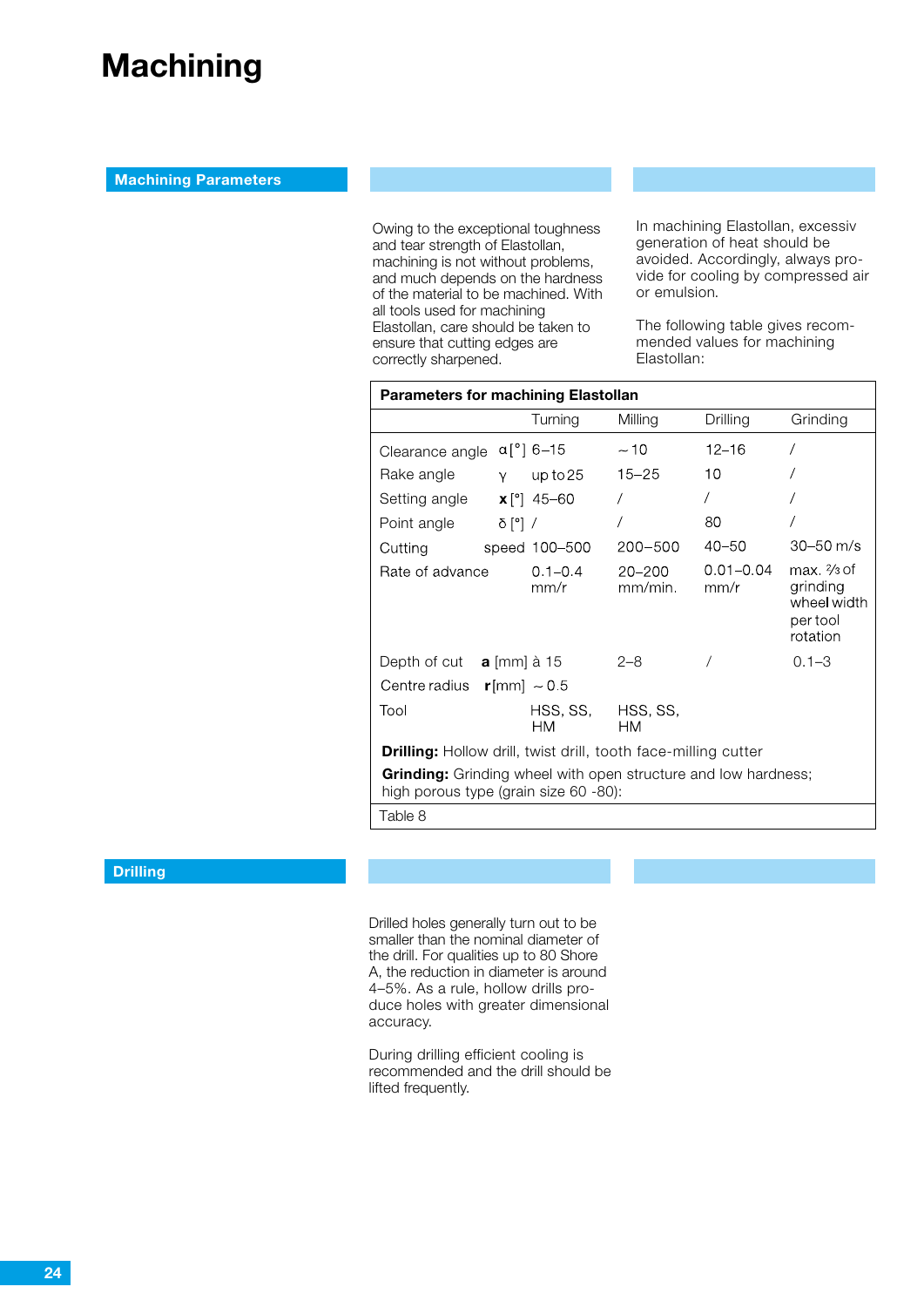## **Machining**

| <b>Turning</b>  |                                                                                                                                                                                                                            |      |
|-----------------|----------------------------------------------------------------------------------------------------------------------------------------------------------------------------------------------------------------------------|------|
|                 | In order to reduce cutting forces and<br>heat, tools used for turning should<br>have smaller-diameter cutters than<br>those used for metal.                                                                                |      |
| <b>Milling</b>  |                                                                                                                                                                                                                            |      |
|                 | Conventional milling machines and<br>manual milling cutters may be used<br>for Elastollan. Where cutter heads<br>are used, in order to ensure good<br>chip formation, the number of blades<br>should be kept to a minimum. |      |
| <b>Cutting</b>  |                                                                                                                                                                                                                            |      |
|                 | Cutting blades with close pitch and<br>large setting are suitable.                                                                                                                                                         |      |
| <b>Grinding</b> |                                                                                                                                                                                                                            |      |
|                 | Elastollan parts may be ground.<br>Grinding wheels should not be too<br>wide to prevent overheating at the<br>grinding point (max. 20 mm). Cooling<br>is advantageous and will permit a<br>higher grinding speed.          |      |
| <b>Punching</b> |                                                                                                                                                                                                                            |      |
|                 | The shape of the stamped surface<br>will depend on material hardness.<br>Fig. 27 shows the results of stamping<br>of soft und hard Elastollan types.                                                                       |      |
|                 | <b>Results of stamping</b><br>Soft                                                                                                                                                                                         | Hard |
|                 |                                                                                                                                                                                                                            |      |

Fig. 27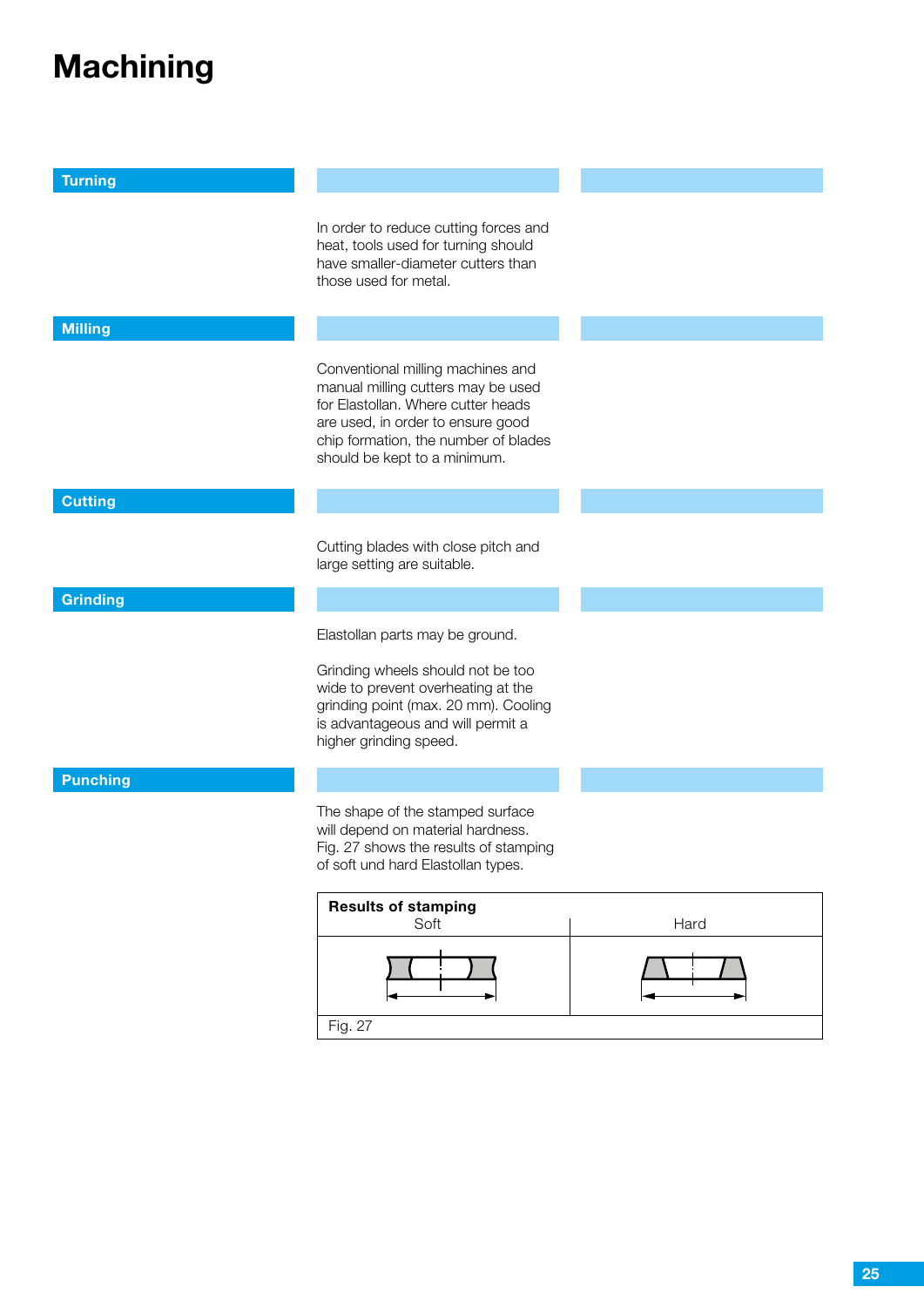## **Quality Management**



#### **Quality Guidelines**

- The orientation on customers processes and on employees are important elements of the Quality Management.
- The customer requirements are determined regularly and fulfilled with the aim of the increase of the customer satisfaction.
- Targets are agreed with the persons responsible for process in all units of competence and the realization is followed regularly.
- Targets, methods and results of the Quality Management are continually imparted in order to support the consciousness and the cooperation of all employees in the process of the continuous quality improvement.
- •Instead of later debugging, the principle of avoidance of defects is realized.
- Organizational and personnel measures will be concentrated on effective quality management to ensure the implementation of the quality targets.

#### **Management-Sytems / Certificates**

Customer satisfaction is the basis for sustained business success. Therefore, we want to meet the customers' requirements for our products and services, now and for long-term future. To ensure success in a reliable way, BASF Polyurethanes Europe introduced a quality management system several years ago including all divisions. Each business process is regularly assessed and further developed based on informative performance indicators. The target is to reach optimum efficiency and almost perfect coordination of all activities and operations. Each employee is asked to make a contribution to quality assurance and continuous improvement with its capabilities and ideas at its workplace.

Our integrated Quality and Environmental Management-System is based on following standards:

DIN EN ISO 9001

ISO/TS 16949 (with product development)

DIN EN ISO 14 001 (environmental management system)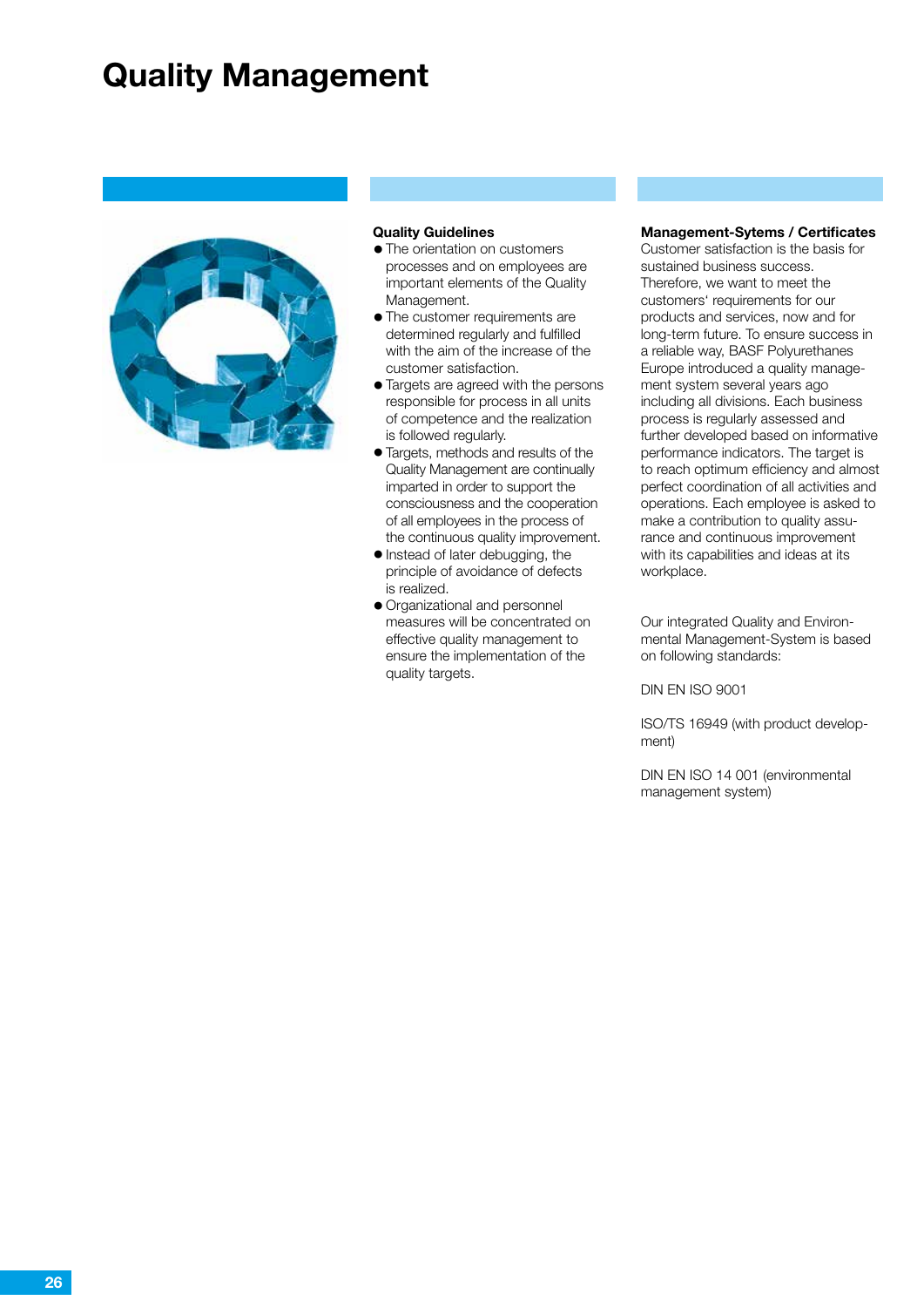## **Index of Key Terms**

### $\mathbf{A}^{\top}$

| Additives <sub>—</sub> |  |
|------------------------|--|
| Annealing _            |  |

### B

| Back pressure ____ | 11  |
|--------------------|-----|
| Blow moulding _    | 21  |
| <b>Bonding</b>     | 23. |

### $\mathbf{c}$

| Α                                                                    |  |
|----------------------------------------------------------------------|--|
| Additives <u>_____________________________</u> 6                     |  |
| Annealing _____________________________7                             |  |
|                                                                      |  |
|                                                                      |  |
| B                                                                    |  |
| Back pressure ________________ 11                                    |  |
| Blow moulding ________________ 21                                    |  |
|                                                                      |  |
|                                                                      |  |
| $\mathbf{C}$                                                         |  |
|                                                                      |  |
| Calibration ________________ 19, 20                                  |  |
| Circulating air oven <u>___________</u> 5                            |  |
| Coextrusion ______________________ 22                                |  |
|                                                                      |  |
| Cooling _____________________ 19, 20                                 |  |
| Cutting ________________________________ 25                          |  |
|                                                                      |  |
|                                                                      |  |
| D                                                                    |  |
|                                                                      |  |
| Demoulding _____________________ 13                                  |  |
|                                                                      |  |
|                                                                      |  |
| Drying                                                               |  |
| - drying parameters _________                                        |  |
|                                                                      |  |
|                                                                      |  |
|                                                                      |  |
|                                                                      |  |
| Extrusion<br>- calibration _______________ 19, 20                    |  |
| - cooling __________________ 19, 20                                  |  |
| - die design _____________ 18, 19<br>- machine design _______ 16, 17 |  |
| - processing _____________ 17, 18                                    |  |
| Extrusion techniques                                                 |  |
|                                                                      |  |
|                                                                      |  |
| - tubes/hoses ___________________ 20                                 |  |
|                                                                      |  |
|                                                                      |  |
|                                                                      |  |

### $\vert$  D

| Demoulding _________________        | -13  |
|-------------------------------------|------|
| Disposal <u>___________________</u> |      |
| Drilling _______________            | - 24 |
| Drying<br>$-$ driers $-$            |      |
| - drying parameters _______         | 5    |
| $-$ water content $\frac{1}{2}$     |      |

### $\mathsf{E}^{\scriptscriptstyle \top}$

| Extrusion                                    |        |
|----------------------------------------------|--------|
| $-$ calibration $\frac{1}{2}$ 19, 20         |        |
| $-$ cooling $\_\_\_\_\_\_\_\_\_\_\_\_\_$     | 19, 20 |
| $-$ die design $\sqrt{2}$                    | 18, 19 |
| $-$ machine design $\_\_\_\_\_\_\_\_\_\_\_\$ | 16.17  |
| - processing ______________ 17, 18           |        |
| Extrusion techniques                         |        |
| - blow moulding                              |        |

| Extraorer toomingabo                                   |     |
|--------------------------------------------------------|-----|
| $-$ blow moulding $\frac{1}{2}$                        | 21  |
|                                                        | 21  |
| $-$ profiles $\frac{1}{2}$                             | 20  |
| $-$ tubes/hoses $\_\_\_\_\_\_\_\_\_\_\_\_\_\_\_\_\_\_$ | 20  |
| $-$ sheathing $\frac{1}{2}$                            | 20. |
|                                                        |     |

### $\mathsf F$

| Film gate ______         | 13   |
|--------------------------|------|
| Film production $\equiv$ | -21  |
| Flight depth             | 8.16 |

### $\mathbf{G}$

| Gas injection moulding ____ | 15 |
|-----------------------------|----|
| Gating $-$                  | 11 |
| Grinding                    | 25 |

### $\,$  H

| Health and Safety at work ____ | Χ  |
|--------------------------------|----|
| Holding pressure ______        | 11 |
| Hygroscopicity _               | Δ  |

### $\mathbf{L}$

| Injection moulding<br>- mould design __________ 12, 13<br>- processing ____________ 10, 11<br>- shrinkage <u>- - - - - - - - - - - - - - 1</u> 4 | -9 |
|--------------------------------------------------------------------------------------------------------------------------------------------------|----|
| Injection pressure ____________ 11                                                                                                               |    |
| Injection speed _______________ 11                                                                                                               |    |
| lnserts ___________________________ 14                                                                                                           |    |

### $\mathbf{M}$

| $\overline{\mathbf{G}}$                                                  |  |
|--------------------------------------------------------------------------|--|
| Gas injection moulding _______ 15                                        |  |
|                                                                          |  |
|                                                                          |  |
|                                                                          |  |
| $\overline{\mathsf{H}}$                                                  |  |
| Health and Safety at work ______ 8                                       |  |
| Holding pressure _____________ 11                                        |  |
|                                                                          |  |
|                                                                          |  |
|                                                                          |  |
| I.                                                                       |  |
| Injection moulding<br>- machine design ______________9                   |  |
| - mould design _________ 12, 13                                          |  |
| $-$ processing ______________ 10, 11                                     |  |
| - shrinkage <u>- - - - - - - - - - - - - 14</u>                          |  |
| Injection pressure _____________ 11                                      |  |
| Injection speed ______________ 11                                        |  |
|                                                                          |  |
|                                                                          |  |
| M                                                                        |  |
| Machine design<br>- extrusion _______________ 16, 17                     |  |
|                                                                          |  |
| - injection moulding _____________ 9                                     |  |
| Machining ____________ 23, 24, 25                                        |  |
| Milling 25                                                               |  |
| Moisture absorption _______________ 4                                    |  |
| Mould design                                                             |  |
| - extrusion _______________ 18, 19<br>- injection moulding ______ 12, 13 |  |
| Mould surface ____________________ 13                                    |  |
| Mould temperature ___________ 13                                         |  |
|                                                                          |  |
| Multi-component<br>injection moulding _________ 15                       |  |
|                                                                          |  |
| P                                                                        |  |
| Post-treatment _______________                                           |  |
| Processing                                                               |  |
| - extrusion ___________________ 17, 18                                   |  |
| - injection moulding ______ 10, 11                                       |  |
|                                                                          |  |
| Punching __________________________ 25                                   |  |
|                                                                          |  |
| Q                                                                        |  |

### $\mathsf P$

 $\mathbf Q$ 

| Post-treatment ______________                                                                  |      |
|------------------------------------------------------------------------------------------------|------|
| Processing<br>- extrusion _______________________ 17, 18<br>- injection moulding ______ 10, 11 |      |
| Profile extrusion ___________                                                                  | - 20 |
| Punching ____________________                                                                  | 25   |

Quality management \_\_\_\_\_\_\_\_\_\_ 26

### $\vert\mathbf{R}\vert$

| Ring gate ___<br>and the control of the control of the control of the control of the control of the control of the control of the | 13 |
|-----------------------------------------------------------------------------------------------------------------------------------|----|
| Runners                                                                                                                           | 12 |

### $\vert S \vert$

| $\Box$ R                                                                         |    |
|----------------------------------------------------------------------------------|----|
| Ring gate <u>___________________</u> 13                                          |    |
|                                                                                  |    |
|                                                                                  |    |
| $\overline{\mathbf{s}}$                                                          |    |
| Sandwich moulding __________ 15                                                  |    |
| Screw configuration                                                              |    |
| - extrusion <u>2000 - 2000 - 2010</u> 16<br>- injection moulding ____________9   |    |
| Screw flight depth                                                               |    |
| - extrusion <u>____________________</u> 16<br>- injection moulding ____________9 |    |
| Screw speed                                                                      |    |
| - extrusion <u>___________________</u> 17                                        |    |
| - injection moulding _________ 10                                                |    |
| Sheathing/Cable sheathing __ 20<br>Shrinkage _________________________ 14        |    |
| Special processing methods                                                       |    |
| - extrusion __________________                                                   | 22 |
| - injection _________________                                                    | 15 |
|                                                                                  |    |
| Storage <u>_____________________</u> 4                                           |    |
| Surface finishing _________________ 23                                           |    |
|                                                                                  |    |
| $\mathbf T$                                                                      |    |
|                                                                                  |    |
| Temperatures                                                                     |    |
| $-$ extrusion $\qquad \qquad$<br>- injection moulding __________ 10              | 17 |
| Thermoplastic foam extrusion 22                                                  |    |
| Trouble shooting guidelines                                                      |    |
| extrusion ___________________ 22<br>- injection moulding _________ 15            |    |
| Tube/Hose production ________ 20                                                 |    |
|                                                                                  |    |
|                                                                                  |    |
| U                                                                                |    |
|                                                                                  |    |
| Use of regrind <u>_______________</u>                                            | -6 |
|                                                                                  |    |
|                                                                                  |    |
| Venting _________________________                                                | 13 |
|                                                                                  |    |
|                                                                                  |    |

### $\mathbf T$

| <b>Temperatures</b><br>- injection moulding _________ 10                                                        |  |
|-----------------------------------------------------------------------------------------------------------------|--|
| Thermoplastic foam extrusion 22                                                                                 |  |
| Trouble shooting guidelines<br>- extrusion <u>_____________________</u> 22<br>- injection moulding _________ 15 |  |
| Tube/Hose production ________ 20                                                                                |  |
| Turning ______________________________ 25                                                                       |  |

### $\mathsf{U}$

| Use of regrind __ |  |  |
|-------------------|--|--|
|-------------------|--|--|

### $\mathbf{V}$

| Venting |  |
|---------|--|
|         |  |

### $W$

| Water content _ |    |
|-----------------|----|
| Welding .       | 23 |